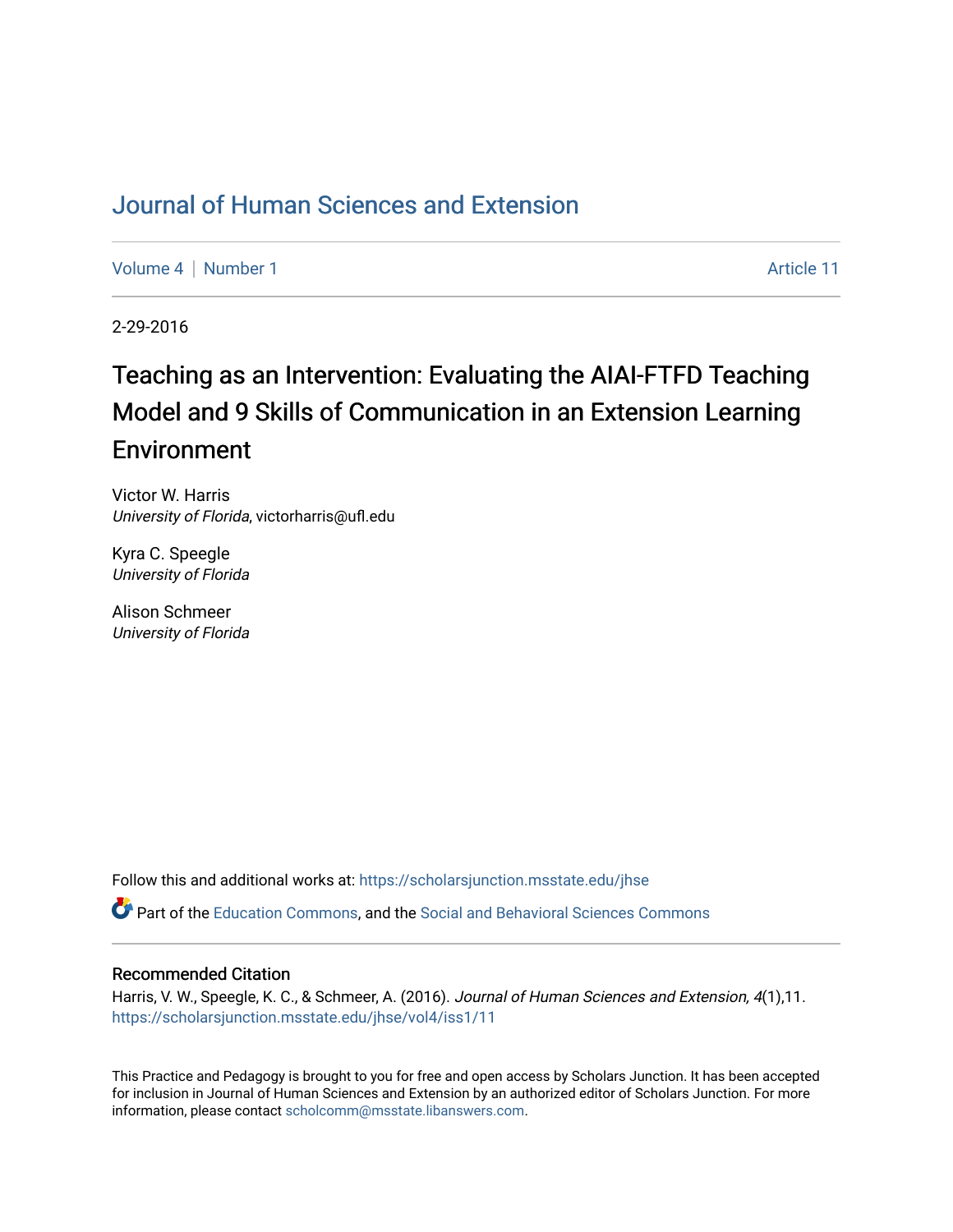# **Teaching as an Intervention: Evaluating the AIAI-FTFD Teaching Model and 9 Skills of Communication in an Extension Learning Environment**

**Victor W. Harris Kyra C. Speegle Alison Schmeer**  *University of Florida* 

*Extension educators are continually seeking ways to make instruction more effective and engaging. This study evaluated the Attention, Interact, Apply, and Invite – Fact, Think, Feel, Do (AIAI-FTFD) Start-to-Finish Teaching Model for human service educators in an ongoing Extension educational program to determine the effectiveness of this model in implementing the concept of "teaching as an intervention" in Extension educational programming. Specifically, the study assessed the cognitive, emotional, and intent to change behavioral learning outcomes generated by using the AIAI-FTFD teaching model while completing the 9 Important Communication Skills for Every Relationship (9 Skills) program. A self-reported quantitative evaluation design was utilized to assess key objectives in the sample (n = 152). Noticeable and clearly-evident effect sizes were found in perceived knowledge gain and perceived confidence gain in the ability to implement the skills covered in the training. Subsequent discussion focuses on how the AIAI-FTFD Start-to-Finish Teaching Model can facilitate change and learning in educational settings.* 

*Keywords:* teaching, effective teaching, Extension education, communication, human services

# **Introduction**

Using intentional and sound pedagogical practices is critical to maximizing the change process in an Extension learning environment (Cole, 1981; Mace, 1981; Powell & Cassidy, 2007; Stevenson & Harris, 2014). Catching the learners' attention, introducing new information, facilitating interaction between the teacher and the learners, and providing experimental methods for the learners to apply and practice targeted cognitive, emotional, and behavioral learning skills, both during and after educational programming, has been shown to maximize learning outcomes (Edgar, 1969; Harris, Morrow, Moen, Teemant, & Kumaran, 2014; Merrill, 1997). Often, when teaching practices are not intentional and pedagogy is not sound, too much

Direct correspondence to Victor W. Harris at victorharris@ufl.edu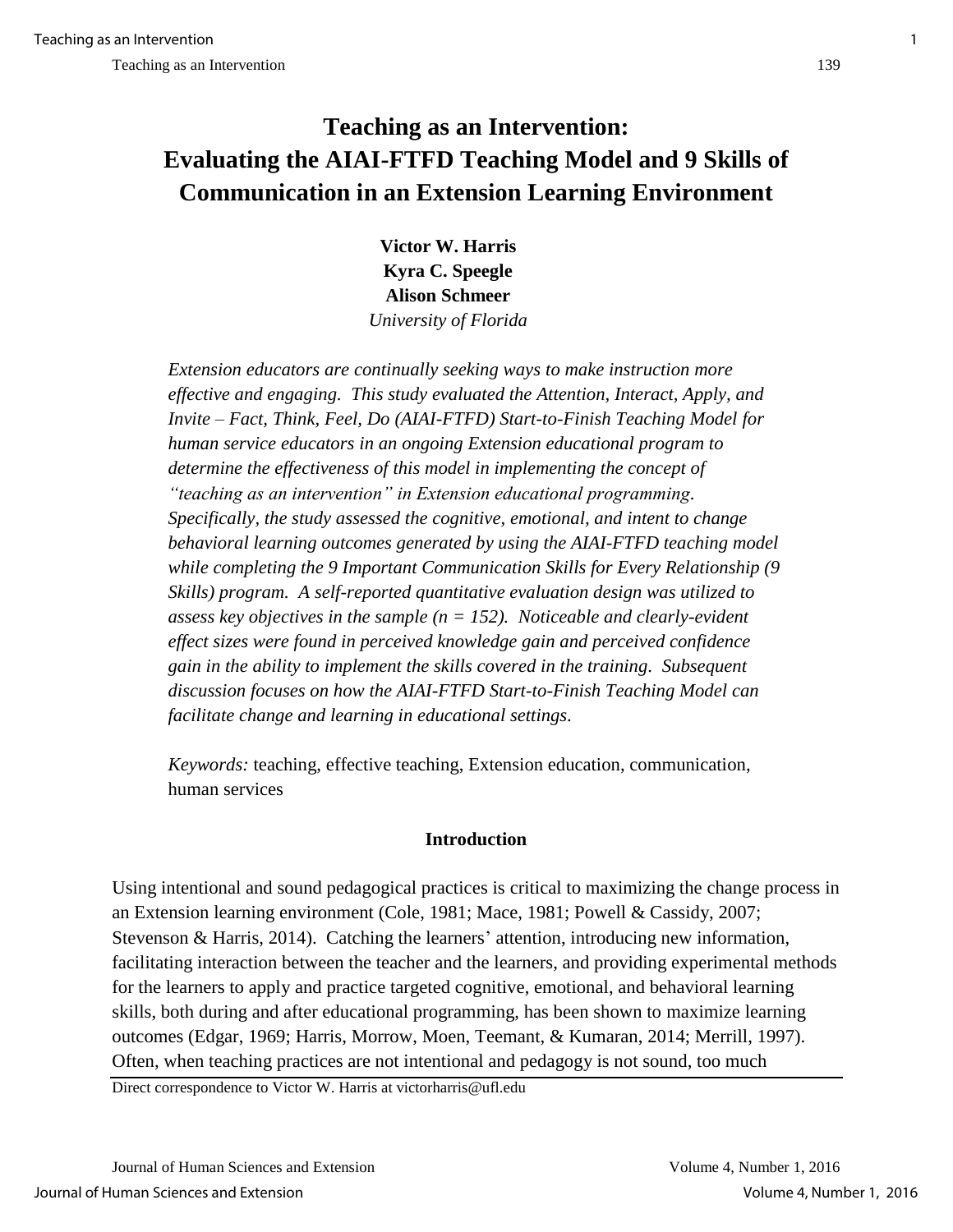information is presented with too little time spent on applying and practicing target skills. Unfortunately, this occurs all too often in a typical learning environment. Cognitive overload, a situation in which a learner is presented with too much information at once, may inhibit an individual from successfully learning the core concepts being taught (Paas, Renkl, & Sweller, 2004). This information dumping and consequential overload may impact overall outcomes for learners. Conversely, active learning (e.g., in-class activity, application, and participation), as opposed to more-straightforward lecture (e.g., information dumping) techniques, has been shown to result in higher student gains on class-specific outcomes (Hackathorn, Solomon, Blankmeyer, Tennial, & Garczynski, 2011; Michel, Cater, & Varela, 2009). Many educators in a variety of subject areas and settings seek to facilitate student learning, prevent information overload, and help students achieve understanding and success. When faced with the goal of teaching content effectively to students, educators need strategies for how to cover manageable amounts of content in meaningful ways with all groups of learners.

One antidote to information dumping is teaching less better by focusing on a few target skills and carefully evaluating resultant learning outcomes (Harris et al., 2014). At the individual level, teaching approaches exist to implement this strategy in a variety of learning environments. The Attention, Interact, Apply, and Invite – Fact, Think, Feel, Do (AIAI-FTFD) Start-to-Finish Teaching Model is a teaching tool that can be used in many subject areas to practice the idea of teaching less better. This teaching model was specifically applied to a communication skills training in this study and then evaluated based on the participants' reported training outcomes. Through examining pertinent background information and application of this model, insight can be gained to potentially inform future approaches to education and teaching within Extension.

## **Background**

## **Teaching as an Intervention**

Effective teaching occurs when the learner gains knowledge and demonstrates related skills associated with the content being presented (Badger, 2008; Franz, 2007; Merrill, 1991). Previous research has demonstrated that effective teaching methods must include at least the following: assessing learner needs and addressing these specific needs in the teaching environment; founding teaching practices on theory-based and empirically-informed methodologies; understanding, negotiating, and managing learners and group processes successfully; and realistically evaluating the teaching experience (Gagné, Briggs, & Wager, 1992; Latham, 2002; Powell & Cassidy, 2007).

According to Wiggins and McTighe (2005), the goals of effective "curriculum and instruction [are] designed to engage learners in inquiry, promote transfer of learning, provide a conceptual framework for helping learners make sense of discrete facts and skills, and uncover the big ideas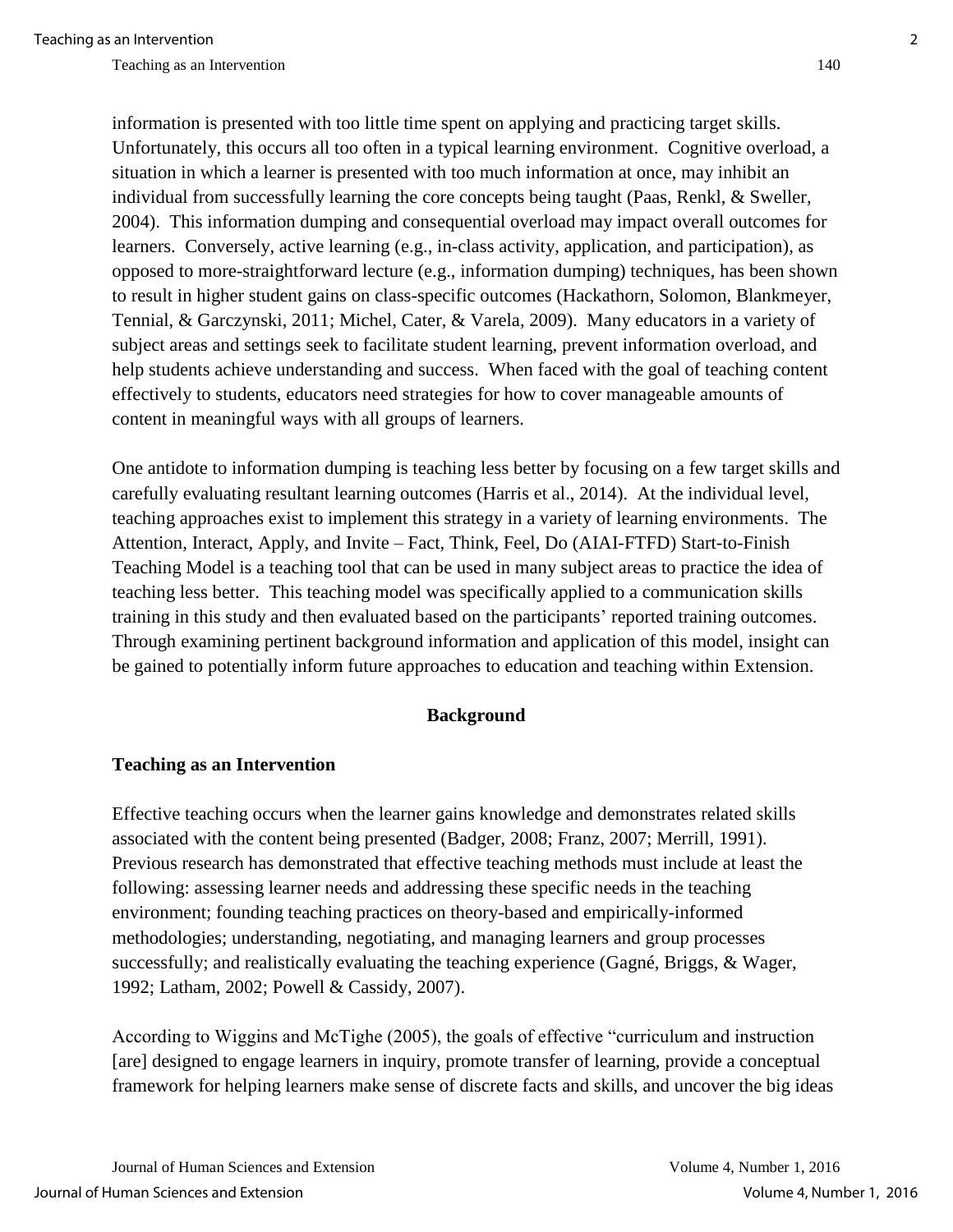of content" (p. 4). Instructors should consider what the learner will need in order to accomplish these goals and identify specific cognitive, emotional, and behavioral target skills (i.e., learning outcomes). Related approaches may also include identifying which higher-order thinking (cognitive) skills will be covered in the program or lesson (Anderson & Krathwohl, 2001; Bloom, 1956). It is virtually impossible to evaluate and measure these learning outcomes if they are not intentionally identified prior to teaching. Therefore, as identified above, effective teaching plans must begin with assessing the learners' needs (Harris et al., 2014). Knowing the learners and their felt, ascribed, and future needs at the outset (Powell & Cassidy, 2007) allows the instructional outline to be specifically tailored to the learners' unique needs, thus maximizing the potential for positive learning outcomes.

Once learners' needs have been assessed, associated content has been determined, and specific learning outcomes have been identified, establishing clear learner-centered objectives and goals are essential to guiding the teaching preparation and delivery process (Bennett & Rockwell, 1995; Gagné et al., 1992). Clarifying and determining the instructor and learner objectives and goals informs best practice instructional designs for content mastery, understanding, and application (Harris et al., 2014; Merrill, 1991, 1997). Objectives can also help instructors focus the lesson, assess the effectiveness of instruction, and point toward opportunities for improvement in future training (Tyler, 1949).

Other best practices, as compiled by Rosenshine (1983), emphasize the importance of structure, examples, feedback, and opportunities for continued practice. The effectiveness of a particular teaching pedagogy is ultimately determined by whether or not identified learning outcomes were achieved. The overall aim of a teaching outline should be to shape the content and instructional techniques into an intentional lesson plan for how to engage the learner and maximize learning outcomes (Gagné et al., 1992; Harris et al., 2014; Wiggins & McTighe, 2005).

## **The AIAI-FTFD Teaching Model**

The Attention, Interact, Apply, and Invite (AIAI) – Fact, Think, Feel, Do (FTFD) Start-to-Finish Teaching Model (see Figure 1) is an instructional tool that can be used across a diverse set of topics and contexts in Human Service and Extension (HSE) disciplines to improve instruction and learning outcomes (Harris et al., 2014). The organization of the model can be used both as an outline instructors develop and modify and as a conceptual map for educators to use as they plan their lesson content. The model conceptualizes principles of effective teaching in a systematic, step-by-step, start-to-finish format, outlining specific preparation and delivery procedures (Gagné et al., 1992; Harris, Chartier, & Davis, 2010; Harris & Lee, 2006).

The primary foci of the AIAI-FTFD teaching model include initially assessing learners' needs and then targeting learning outcomes measured by cognitive, emotional (e.g., confidence, attitudes), and/or behavioral skills that the instructor identifies as important to the learning process. The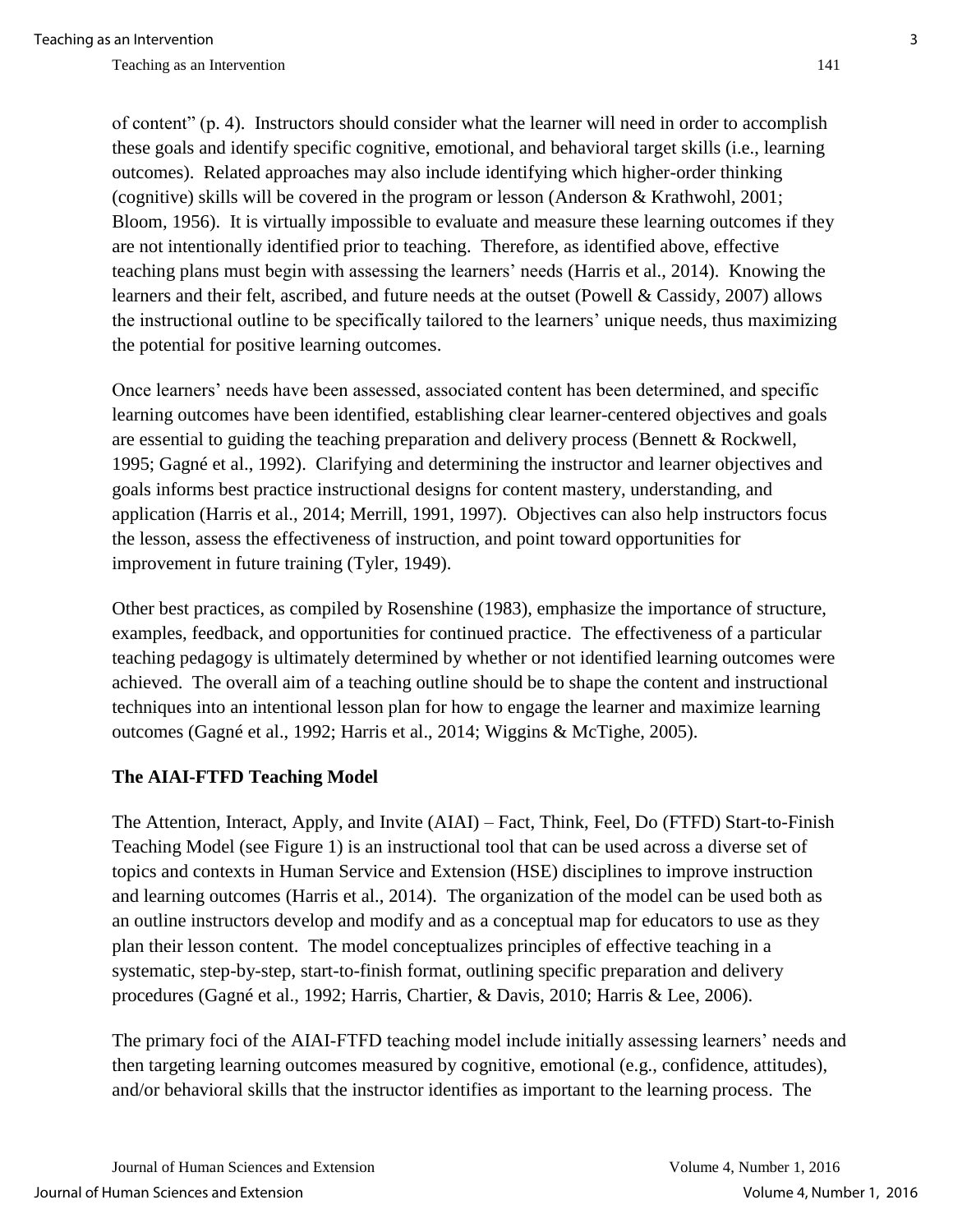AIAI-FTFD teaching model solicits instructors to begin the instructional process by successfully catching the attention of learners. This first step in the model, *Attention*, is designed specifically to engage learners and then move them quickly to the second step in the teaching process, *Interaction*. This step allows the instructor to engage learners with pertinent information and concepts. Information is communicated via different sensory modalities (i.e., visual, auditory, kinesthetic), primarily through facilitating discussion rather than lecture, except in certain contexts when lecture (or playing the expert role) is required. The instructor may also use the consultation role when learners are engaged individually or in groups with tasks (e.g., problembased learning exercises) that require the instructor to provide input and expertise when asked (Powell & Cassidy, 2007; Teemant, Moen, & Harris, 2013).

Discussion facilitation is driven by asking learners four kinds of specific, goal-directed questions (i.e., Fact, Think, Feel, Do) about the given topic and then guiding the learners to interact with the information, the instructor, and each other. Specifically, the Fact, Think, Feel, Do (FTFD) component of the teaching model includes a systematic series of questions instructors may pose to the learners to engage in higher level critical thinking and meaningful discussion. Research indicates that effective questioning promotes higher levels of thinking and improves overall retention of information learned (Edgar, 1969; Gagné et al., 1992).

*Application*, or applying the information learned, is the third step in the AIAI-FTFD teaching process. There is direct positive association between the amount of time spent on this step and positive learning outcomes (Harris & Lee, 2006; Harris et al., 2010). Application consists of encouraging learners to make practical applications of the principles and materials the presentation covers. Application also allows for learners to achieve new cognitive, emotional, and behavioral learning outcomes pertaining to the material taught. The AIAI-FTFD teaching model emphasizes the importance of taking intentional time to allow learners to practice these target skills during the presentation and then introduces a strategy in the *Invitation* step for learners to be able to continue to practice and track these skills at home. The invitation is often introduced in the form of homework and/or through the use of a tracking chart to evaluate ongoing progress for achieving the identified target skills (Badger, 2008; Harris et al., 2014). The *Preparation* section of the AIAI-FTFD teaching model (see Figure 1) requires instructors to create lesson plans by (a) assessing learners' needs; (b) deciding on associated content; (c) determining cognitive, emotional, and behavioral target skills; (d) listing instructional objectives and overall learning goals; (e) identifying what the instructor and the learner will do to accomplish identified learning outcomes (i.e., target skills); and (f) determining the type of content, the mental processes that will be engaged, the method of delivery, and the general teaching roles instructors will play in executing this plan (e.g., expert, facilitator, or consultant) (Harris et al., 2010, 2014). The model also provides a specific method of instructional *Delivery*  to implement this plan. Many methods of instruction are available, but few are organized into a start-to-finish, step-by-step model for preparing Human Service and Extension (HSE) professionals and other instructors to teach effectively.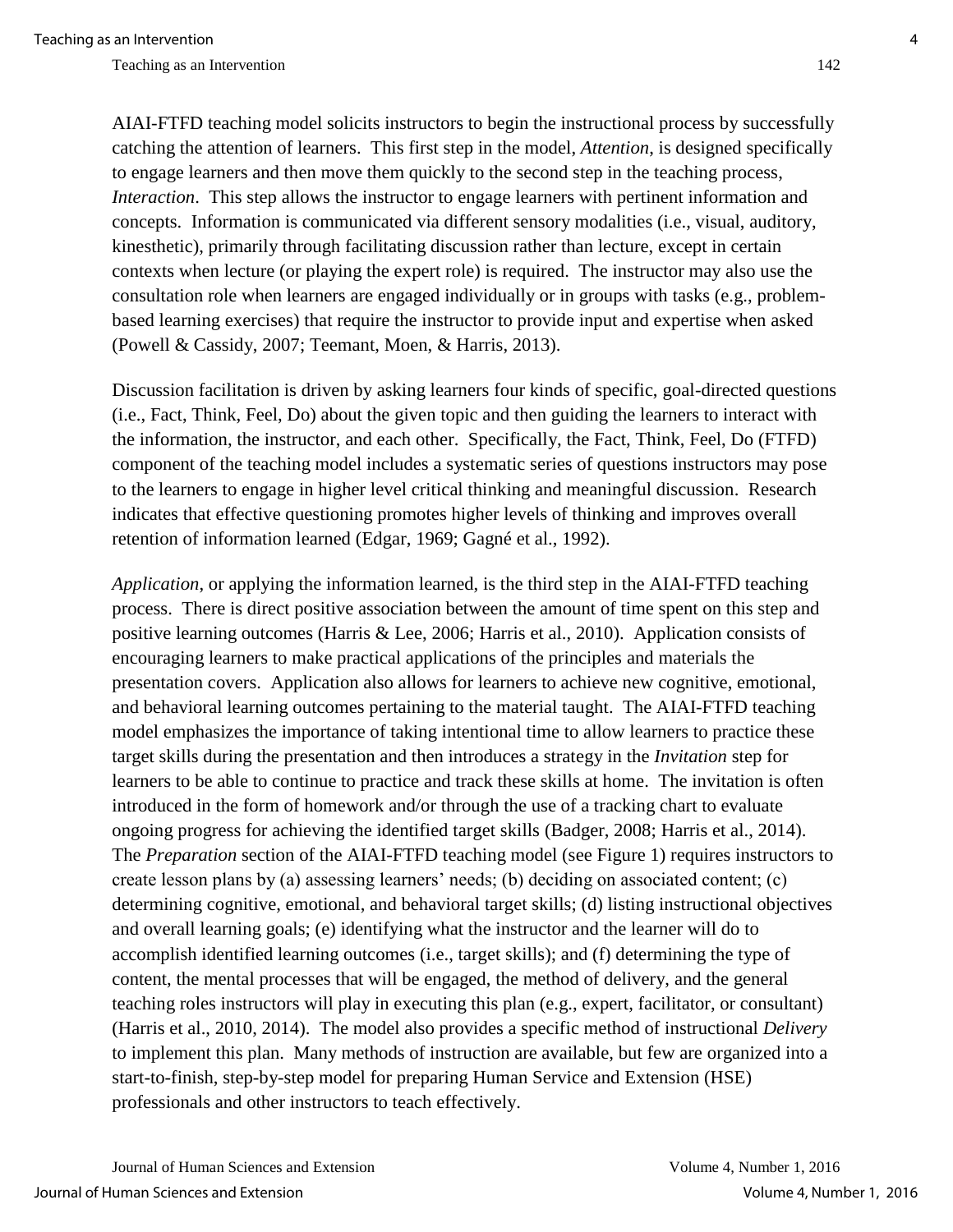# *Figure 1. AIAI-FTFD Start-to-Finish Conceptual Instructional Model*

## **THE AIAI-FTFD START-TO-FINISH INSTRUCTIONAL MODEL ©Victor William Harris, Ph.D.**

| <b>Preparation: Topic</b>                                               |                                                       |                     |                                              |                                              |               |  |  |  |  |
|-------------------------------------------------------------------------|-------------------------------------------------------|---------------------|----------------------------------------------|----------------------------------------------|---------------|--|--|--|--|
| <b>Target Audience:</b>                                                 |                                                       |                     | <b>Overall Goal:</b>                         |                                              |               |  |  |  |  |
| <b>Student Need(s):</b>                                                 |                                                       |                     |                                              |                                              |               |  |  |  |  |
|                                                                         |                                                       |                     |                                              |                                              |               |  |  |  |  |
|                                                                         | Content 2-3 Concepts/Principles I will teach:         |                     |                                              |                                              |               |  |  |  |  |
| 1.                                                                      |                                                       |                     |                                              |                                              |               |  |  |  |  |
| 2.                                                                      |                                                       |                     |                                              |                                              |               |  |  |  |  |
| 3.                                                                      |                                                       |                     |                                              |                                              |               |  |  |  |  |
|                                                                         | Target Skills-Cognitive (knowledge), Emotional        |                     |                                              | <b>Objectives</b> (mapped to target skills): |               |  |  |  |  |
| (confidence - attitude change), and Behavioral                          |                                                       |                     | 1. $(C)$ – Participants will identify (know) |                                              |               |  |  |  |  |
| (skills) Processes:                                                     |                                                       |                     |                                              |                                              |               |  |  |  |  |
| Cognitive/Know $(C)$ –<br>1.                                            |                                                       |                     | 2. $(E)$ – Participants will apply           |                                              |               |  |  |  |  |
| 2.                                                                      | Emotional/Apply $(E)$ –                               |                     |                                              |                                              |               |  |  |  |  |
| 3.                                                                      | <b>Behavioral/Practice (B) –</b>                      |                     | 3. (B) – Participants will practice          |                                              |               |  |  |  |  |
| <b>AIAI-FTFD Variety:</b>                                               |                                                       |                     |                                              |                                              |               |  |  |  |  |
|                                                                         | Role: Expert, Facilitator, or Consultant (Circle One) |                     |                                              |                                              |               |  |  |  |  |
| <b>Unit/Section</b>                                                     | <b>Instructor Will</b>                                | <b>Learner Will</b> | <b>Content</b>                               | <b>Mental</b>                                | <b>Method</b> |  |  |  |  |
|                                                                         | Do                                                    | Do                  | (Circle Items)                               | <b>Processes</b>                             | (Circle       |  |  |  |  |
|                                                                         | (List Items)                                          | (List Items)        | This lesson will                             | (Circle Items)                               | Items)        |  |  |  |  |
|                                                                         | $1.$ (C) Know                                         | $1. (C)$ Know       | use:                                         | This lesson will                             | This lesson   |  |  |  |  |
|                                                                         |                                                       |                     | 1. Facts                                     | engage:                                      | will use:     |  |  |  |  |
|                                                                         |                                                       |                     | 2. Concepts                                  | 1. Remember                                  | 1. Audio      |  |  |  |  |
|                                                                         | 2. $(E)$ Apply                                        | $2. (E)$ Apply      | 3. Principles                                | 2. Understand                                | 2. Visual     |  |  |  |  |
|                                                                         |                                                       |                     |                                              | 3. Apply                                     | 3. Praxis     |  |  |  |  |
|                                                                         |                                                       |                     |                                              | 4. Analyze                                   |               |  |  |  |  |
|                                                                         | 3. (B) Practice                                       | 3. (B) Practice     |                                              | 5. Evaluate                                  |               |  |  |  |  |
|                                                                         |                                                       |                     |                                              | 6. Solve                                     |               |  |  |  |  |
|                                                                         |                                                       |                     |                                              | 7. Create                                    |               |  |  |  |  |
|                                                                         |                                                       |                     |                                              | 8. Design                                    |               |  |  |  |  |
| <b>Delivery: Lesson Outline</b>                                         |                                                       |                     | <b>Role: Expert, Facilitator, Consultant</b> |                                              |               |  |  |  |  |
| <b>Attention:</b>                                                       |                                                       |                     |                                              | <b>Question Types:</b>                       |               |  |  |  |  |
|                                                                         |                                                       |                     |                                              | $-Fact$                                      |               |  |  |  |  |
| <b>Interaction:</b>                                                     |                                                       |                     | $-Think$                                     |                                              |               |  |  |  |  |
|                                                                         |                                                       |                     | $-$ <i>Feel</i>                              |                                              |               |  |  |  |  |
|                                                                         |                                                       |                     |                                              | $-Do$                                        |               |  |  |  |  |
|                                                                         | Apply:                                                |                     |                                              |                                              |               |  |  |  |  |
|                                                                         |                                                       |                     |                                              |                                              |               |  |  |  |  |
| Practice Target Skills: Cognitive, Emotional, Behavioral (5-10 minutes) |                                                       |                     |                                              |                                              |               |  |  |  |  |
|                                                                         |                                                       |                     |                                              |                                              |               |  |  |  |  |
| <b>Invite:</b>                                                          |                                                       |                     |                                              |                                              |               |  |  |  |  |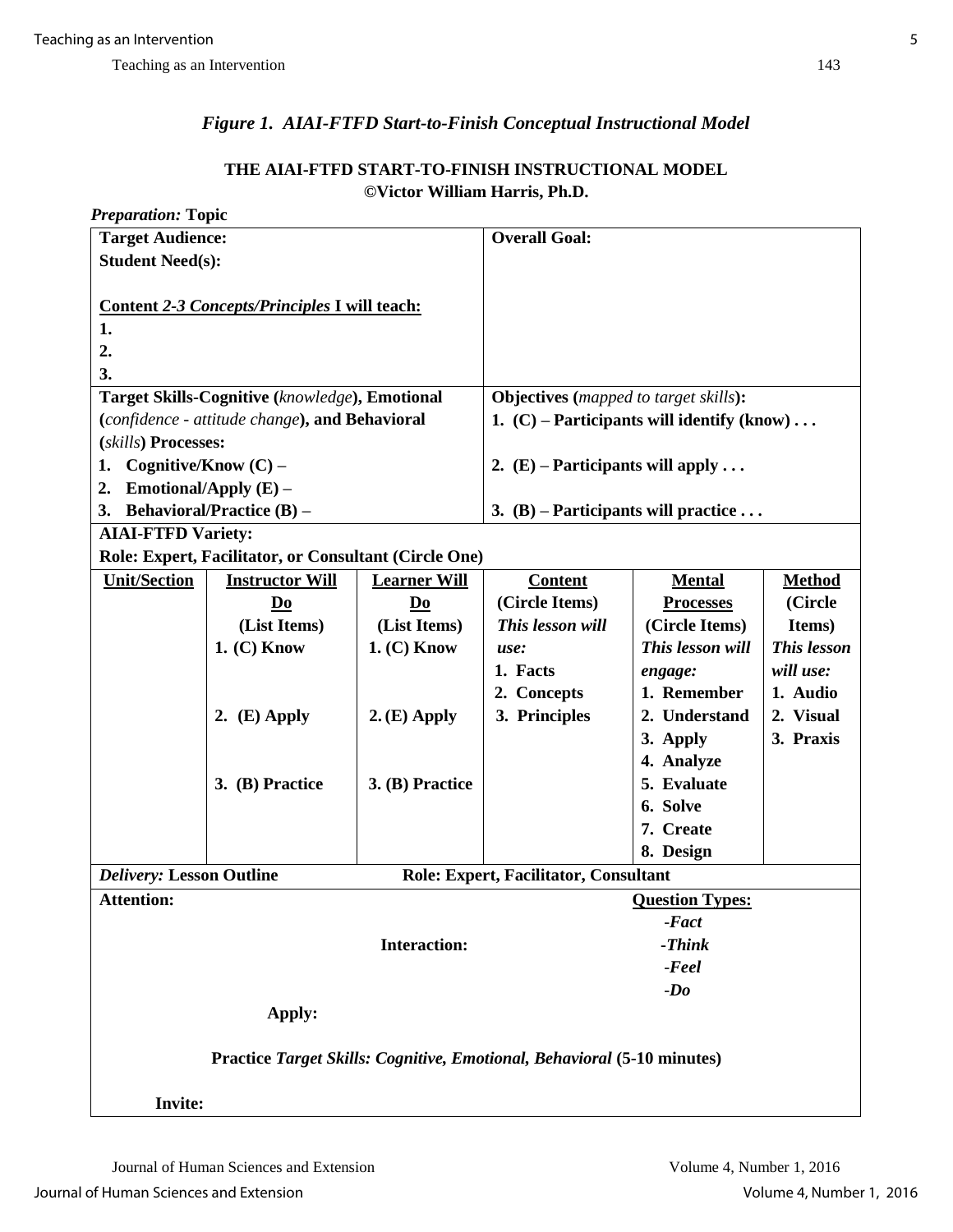## **Communication Skills**

In this study, the AIAI-FTFD model was specifically applied in the context of a communications skills training. Communication skills are fundamental to effective teaching and successful relationships (Harris, 2010; Teemant et al., 2013). Healthy communication and conflict resolution patterns are linked to family and relationship stability and well-being (Gottman, 1994a; Harris, Schramm, Marshall, & Lee, 2012; Larson, 2003). Unhealthy communication and conflict resolution patterns negatively influence individuals, couples, families, and children and are linked to marital dissolution and family fragmentation (Amato, 2005; Gottman, 1994b). Children often experience the physical and emotional absence of one or both parents along with severe economic hardship due to family fragmentation (Schramm, 2009). Therefore, establishing healthy patterns of communication and conflict resolution are critical to promoting individual, couple, family, and child stability and well-being (Harris, 2014a, 2014b). While many agencies may provide communication and conflict resolution training, Cooperative Extension is uniquely positioned to provide research-based, up-to-date, and unbiased information to stakeholders and clients at low or no cost.

The AIAI-FTFD Start-to-Finish Teaching Model can act as an educational model to assist Extension educators as they provide trainings and disseminate information on communication skills. In this study, the model's effectiveness as an instructional tool has been evaluated through its use in teaching the 9 Important Communication Skills for Every Relationship (9 Skills).

## **9 Important Communication Skills for Every Relationship**

Larson and Holman (1994) have identified *interactional processes* as the most predictive factor of relationship satisfaction and quality when compared with *individual couple traits* and *context* (Larson, 2003). Gottman, Coan, Carrere, and Swanson (1998) identified gentleness, soothing behaviors, and de-escalation of negativity as the key factors in successful positive interaction. They found little or no support for the technique of active listening as a successful strategy for positive interaction. Similarly, no support was found for expressing anger or negative affect reciprocity as a deterrent to positive communication behaviors. Balance theory was cited as an explanation for the need to balance negative interactions with positive interactions. According to Gottman (1994b), the optimal ratio of positive to negative interactions is 5:1.

Gottman (1994b) identified four negative behaviors that act as a deterrent to positive communication: criticism, defensiveness, contempt, and stonewalling. *Criticism* involves attacking someone's personality, usually with blame and accusation. *Defensiveness* involves not accepting responsibility for behaviors. *Contempt* includes communication behaviors such as rolling the eyes, mocking, sarcasm, name-calling, and other verbal and non-verbal expressions. *Stonewalling* occurs when someone refuses to communicate by using the silent treatment.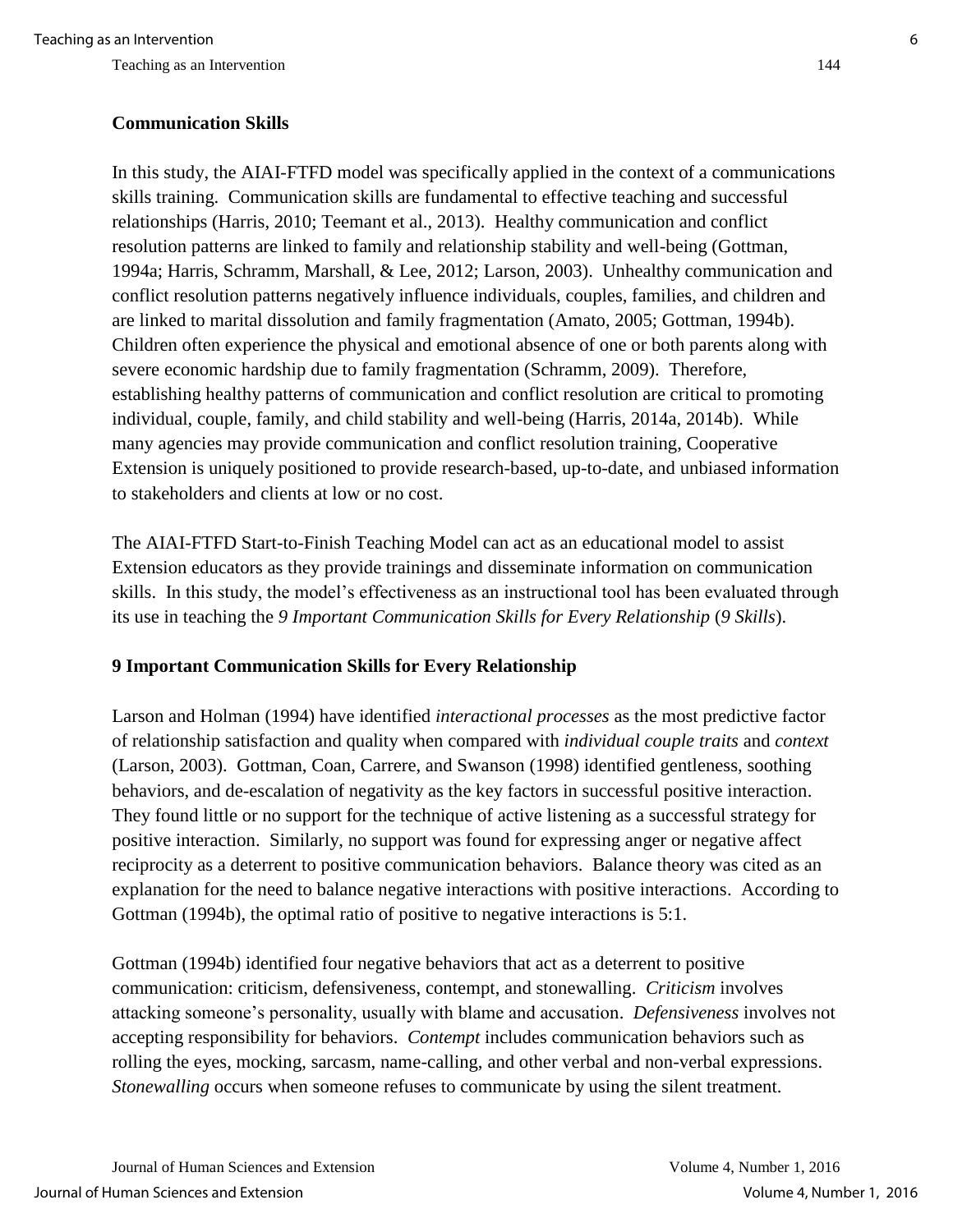Five healthy communication and conflict resolution behaviors that promote positive interaction have also been identified (Gottman, 1994a): calm down, I-messages, speak non-defensively, validate, and overlearn the other eight skills. *Calming down* involves disengaging from a potential negative interaction before something hurtful is said and should endure for at least 20 minutes or longer to ensure that a person has really calmed down. Otherwise, it becomes easy to slip back into an emotionally-charged conversation and to say or do things that are hurtful.

According to Gottman (1994b), bringing up a *complaint* about a specific issue or behavior is one of the healthiest behaviors in which individuals can engage because it allows resentment and frustration to become a venue for expression and discussion. Skillfully using "I messages" when bringing up a specific complaint is a particularly positive method of facilitating positive interaction and avoiding criticism. It includes beginning with the statement "I feel..." and then identifying a *behavior* and a *reason* why this behavior has become a frustration.

Individuals who acquire and use the skill of *speaking non-defensively* tend to speak with gentleness and positivity, avoid using criticism and contempt, and elicit trust from the listener without eliciting defensiveness. *Validating* others requires not only tracking the communication of the speaker through head nods, short statements, and eye contact, but also requires giving full attention to the speaker and seeking to understand the emotions and needs that are being communicated. Ultimately, the art of validation involves the ability to engage in perspectivetaking and empathic behaviors. *Overlearning* these skills refers to learning all eight communication skills so well that they become a part of an individual's regular interaction repertoire (Gottman, 1994b).

## **Objectives**

Transforming target skills into learning objectives is an important key to employing best practices in teaching (Gagné et al., 1992; Harris et al., 2014). The objectives identified for this study using the AIAI-FTFD method correspond to core goals of the *9 Skills* training. The objectives of the *9 Skills* program include:

**Objective 1.** Participants will increase their levels of understanding (knowledge) about the factors associated with healthy communication and conflict resolution patterns using the *9 Skills* that can help them reduce the risk for negative outcomes.

**Objective 2.** Participants will demonstrate increased changes in levels of confidence (attitudes) about their abilities to use the *9 Skills* to strengthen their communication and conflict resolution skills, and therefore reduce the impact of potential risk on themselves and their relationships.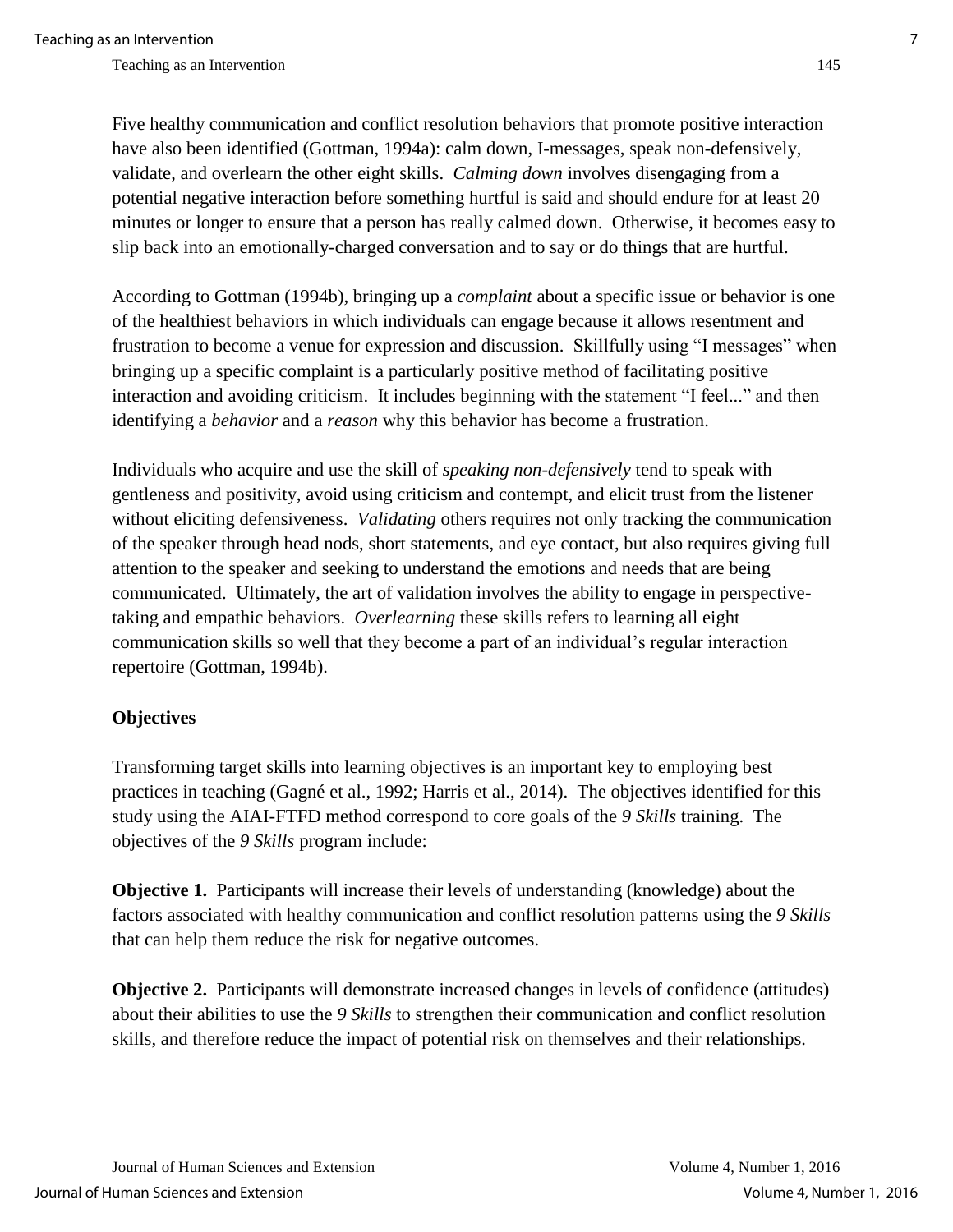**Objective 3.** Participants will demonstrate positive levels of intent to implement the *9 Skills* (behaviors) to increase positive interaction, decrease negative interaction, increase positive bonds, and increase satisfaction and well-being, four primary indicators of healthy relationship stability and success (Harris, 2014b; Harris et al., 2012).

#### **Purpose**

The purpose of this study was to evaluate an ongoing Extension educational program, designed using the AIAI-FTFD Start-to-Finish Teaching Model for human services educators (Harris et al., 2014), as a potential model for employing effective teaching as an intervention in Extension educational programming. The research question that drove this exploratory study was, "What are the cognitive, emotional, and intent to change behavioral learning outcomes generated by employing the AIAI-FTFD teaching model as an intervention in designing, delivering, and evaluating the *9 Important Communication Skills for Every Relationship* (*9 Skills*) program?"

#### **Methods**

This study represents an expansion of previous studies of the AIAI-FTFD teaching model (Harris et al., 2010, 2014). The authors used a self-report quantitative evaluation method across an array of program contexts to study the effectiveness of the AIAI-FTFD teaching model in an Extension learning environment among participants who completed the *9 Skills* training. The sample, research design and sampling method, and data collection and analysis are discussed below.

#### **Sample**

The sample in this study was drawn from participants  $(n = 152)$  in a Southeastern state who voluntarily completed a 1.5- to 2-hour Extension program titled, *9 Important Communication Skills for Every Relationship*. The *9 Skills* program was adapted from Dr. John Gottman's (1994a, 1994b) research for use in an Extension learning environment. A majority of subjects who participated in this study were White, female, below age 29 or above age 50, and single or married. Most participants made less than \$40,000 a year or more than \$60,000 per year and had an Associate's Degree or higher (see Table 1). Sample data for the *9 Skills* variables being studied was not included in this study unless it was generally complete. Specifically, in several cases where one or two data points were missing, the overall mean for the variable was calculated by reducing the *n* to those who had completed the questionnaire item and then averaging the overall scores to determine the overall mean.

Missing demographic information is identified in Table 1. The type of venue where collecting demographic data was not warranted nor desired by the training participants was generally the reason behind why missing data occurred. As noted in Table 1, the most common underreported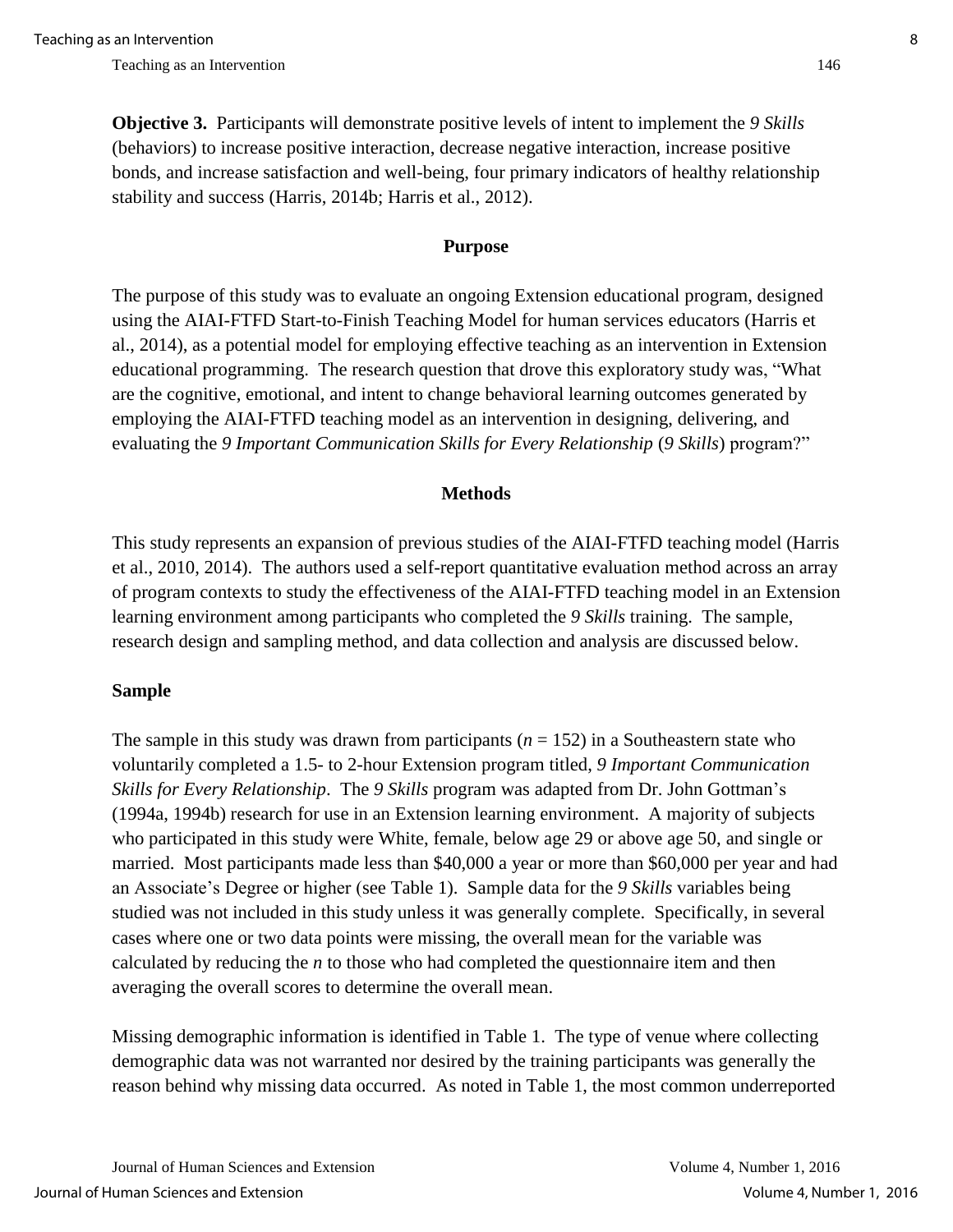demographic data were age and ethnicity. Because this was an IRB-approved study, participants received a letter of information clearly informing them that participation in the program and the follow-up survey were strictly voluntary and that any survey item they did not want to complete was strictly at their discretion.

| <b>Characteristics</b> | $\boldsymbol{n}$ | $\frac{0}{0}$<br><b>Characteristics</b> |                           | $\boldsymbol{n}$ | $\frac{0}{0}$    |
|------------------------|------------------|-----------------------------------------|---------------------------|------------------|------------------|
| Gender                 |                  |                                         | <b>Education Level</b>    |                  |                  |
| Female                 | 116              | 76                                      | Less than high school     | 5                | 3                |
| Male                   | 25               | 16                                      | High school graduate/GED  | 38               | 25               |
| <b>Missing Data</b>    | 11               | $8\,$                                   | <b>Associate's Degree</b> | 42               | 28               |
| Age                    |                  |                                         | Bachelor's degree         | 30               | 20               |
| 14-19                  | 8                | $\overline{5}$                          | Graduate degree           | 25               | 17               |
| 20-29                  | 34               | 22                                      | <b>Missing Data</b>       | 10               | $\overline{7}$   |
| $30 - 49$              | 11               | $\overline{7}$                          | Ethnicity                 |                  |                  |
| 50-59                  | 9                | 6                                       | White                     | 72               | 47               |
| 60-69                  | 22               | 15                                      | <b>Black</b>              | 15               | 10               |
| 70 and above           | 21               | 14                                      | Hispanic/Latino           | 17               | 11               |
| <b>Missing Data</b>    | 47               | 31                                      | Asian/Pacific Islander    | $\overline{4}$   | 3                |
| <b>Marital Status</b>  |                  |                                         | Native American           | $\boldsymbol{0}$ | $\boldsymbol{0}$ |
| Single                 | 57               | 38                                      | Other                     | 3                | $\overline{2}$   |
| Married                | 44               | 29                                      | <b>Missing Data</b>       | 41               | 27               |
| Divorced               | 9                | 6                                       |                           |                  |                  |
| Partnered (Cohabiting) | 6                | $\overline{4}$                          |                           |                  |                  |
| Widowed                | 22               | 15                                      |                           |                  |                  |
| Separated              | $\overline{2}$   | $\mathbf{1}$                            |                           |                  |                  |
| <b>Missing Data</b>    | 10               | 7                                       |                           |                  |                  |
| Income Level           |                  |                                         |                           |                  |                  |
| < \$20,000             | 42               | 28                                      |                           |                  |                  |
| \$20,000-\$39,999      | 28               | 18                                      |                           |                  |                  |
| \$40,000-\$59,999      | 19               | 13                                      |                           |                  |                  |
| \$60,000-\$79,999      | 13               | 8                                       |                           |                  |                  |
| \$80,000 or more       | 27               | 18                                      |                           |                  |                  |
| <b>Missing Data</b>    | 23               | 15                                      |                           |                  |                  |

*Table 1. Demographic Description of 9 Skills Participants (N = 152)*

# **Research and Curriculum Design and Delivery**

The research design used for this IRB-approved study was a self-report quantitative exploratory cross-sectional design using a purposive sampling method. The *9 Skills* curriculum used in this study was adapted from Gottman (1994a, 1994b) and was specifically designed for an Extension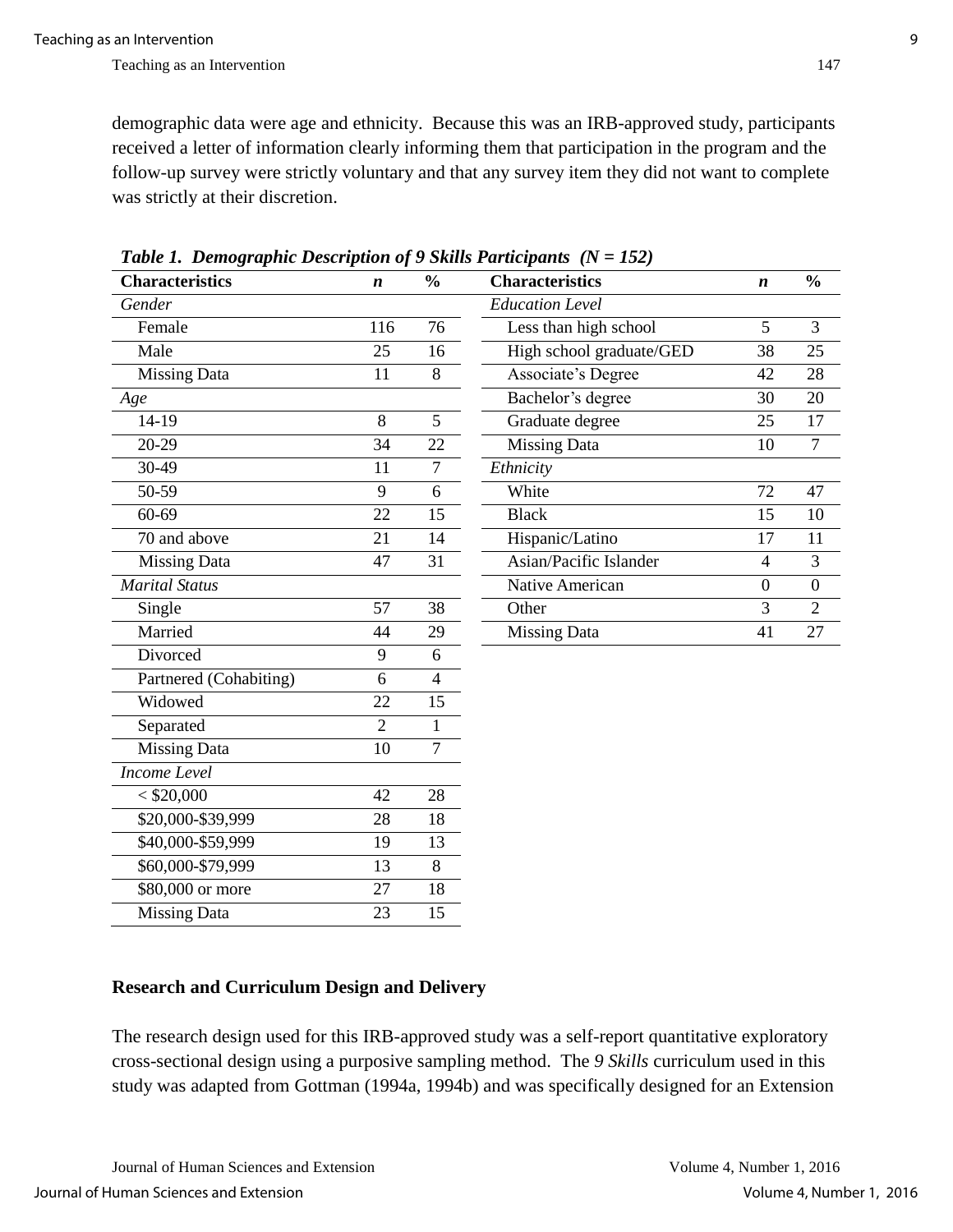environment in order to employ best practices in program design, implementation, and evaluation (Powell & Cassidy, 2007) using the AIAI-FTFD teaching model (Harris et al., 2014). The AIAI-FTFD teaching model was included in the notes section of the *9 Skills* PowerPoint used to deliver the curriculum with embedded accompanying teaching strategies, instructional methods, and questioning techniques. A full description of the curriculum is not possible within the context of this article, but readers who wish to view a version of the curriculum can find it on the eXtension website at https://learn.extension.org/events/1354. The curriculum was generally administered in either a one-time 1.5- to 2-hour session or in two separate 45-minute to 1-hour sessions. No compensation was awarded for participation in the study.

## **Data Collection and Analysis**

A one-time retrospective pre-then-post paper-and-pencil survey instrument was administered to assess participants' knowledge, confidence, and intent to change behavior at the end of the *9 Skills* program. Only eight of the nine skills were evaluated in the current study due to the difficulty in assessing the ninth skill of overlearning the other eight skills. A five-level Likert scale providing a range of responses (*strongly agree*, *disagree*, *neither agree nor disagree*, *agree*, and *strongly disagree*) was used to assess knowledge of the eight skills and level of agreement with statements such as "I understand how to avoid using criticism" and "I understand how to validate others" (see Table 2). Similarly, confidence in applying and using the eight skills was assessed using statements such as "I am confident I can avoid becoming defensive" and "I am confident I can speak non-defensively." Intent to change behavior was assessed using four statements targeting decreasing negative interactions, and increasing positive interactions, positive bonds, and satisfaction or well-being.

A retrospective pre-then-post survey instrument design was intentionally used as a good fit for the *9 Skills* Extension programming in order to evaluate learning outcomes both before and after the program for several reasons, as reviewed in Marshall, Higginbotham, Harris, and Lee (2007) and summarized below.

The experimental pretest-posttest design using a control or comparison group is considered to be one of the most respected methods that can be used to measure change in individuals (Campbell & Stanley, 1966; Kaplan, 2004). This design is highly regarded because of its control over internal validity concerns and ability to compare results from the same people or groups of people at multiple time points.

While there are advantages to using the pretest-posttest method, there are some limitations with this method, as well. One limitation comes with finding an adequate comparison group, which can be difficult or impossible for researchers to locate. Another limitation concerns the possible lack of resources and time available for community-based programs to complete comprehensive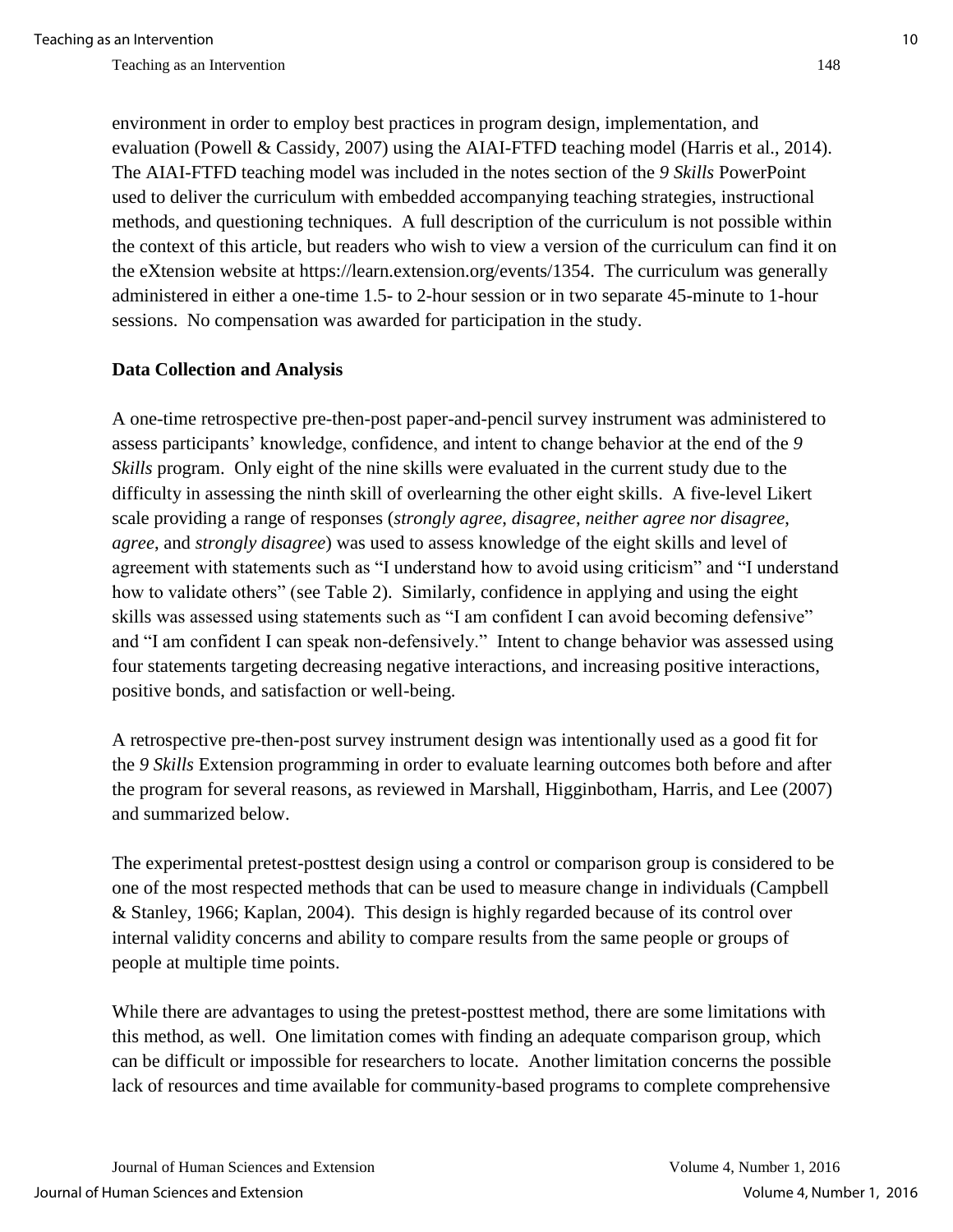pretest-posttest comparisons (Brooks & Gersh, 1998). Also, in order for the pretest-posttest comparisons to be meaningful, participants must attend the complete program from start to finish (Pratt, McGuigan, & Katzev, 2000). Due to the nature of community education programs, attrition and sporadic attendance may commonly cause issues (Pratt et al., 2000).

While the pretest-posttest information must be complete for comparisons to be made, it may be challenging for researchers to see the actual changes in attitudes, behaviors, or skills if the participants overstate their original attitudes, behaviors, or skills when completing the pretest (Howard & Daily, 1979). This overestimation may occur when the participants do not have a clear understanding of the attitudes, behaviors, or skills that the program is targeting (Pratt et al., 2000). A lack of knowledge on certain topics (e.g., attitudes, behaviors, skills) often supports the initial need for a program intervention, but this same issue may show participants during the course of the program that they actually knew much less than they thought when they completed the pretest. Thus, one must be aware of the potentially misleading information from pretestposttest comparisons due to the participants' change in frame of reference over the course of the program (Howard & Daily, 1979). "Response shift bias," first referred to by Howard and Daily (1979), explains the "program-produced change in the participants' understanding of the construct being measured" (Pratt et al., 2000, p. 342). Response shift bias, along with the issues noted previously, should be examined when reviewing findings from pretest-posttest comparisons.

**Effect size.** The data were analyzed using descriptive statistics and paired sample *t*-tests. Effect sizes were calculated in order to evaluate the standardized mean differences before and after the program for each variable being studied. Focusing on effect size rather than statistical significance helps researchers determine the magnitude of standardized mean differences for a given sample and for specific identified variables. Cohen (1988) loosely characterized effect sizes as small  $(d = > 0.20)$ , medium  $(d = > 0.50)$ , and large  $(d = > 0.80)$ . Further, Cohen (1988) identified a small effect size as a *meaningful* mean difference, a medium effect size as a *noticeable* mean difference, and a large effect size as a *clearly-evident* mean difference (Howell, 2002). Because it is difficult to separate program pedagogy from content, the authors of this study determined that using effect size to evaluate standardized mean differences from before and after the *9 Skills* program implementation was a viable first step to exploring and assessing the effectiveness of the AIAI-FTFD teaching model in facilitating change in an Extension learning environment.

#### **Results**

Results of the design, implementation, and evaluation of the *9 Skills* program using the AIAI-FTFD teaching model as an intervention generally ranged from noticeable to clearly-evident reported standardized mean changes specific to each variable being studied (see Table 2).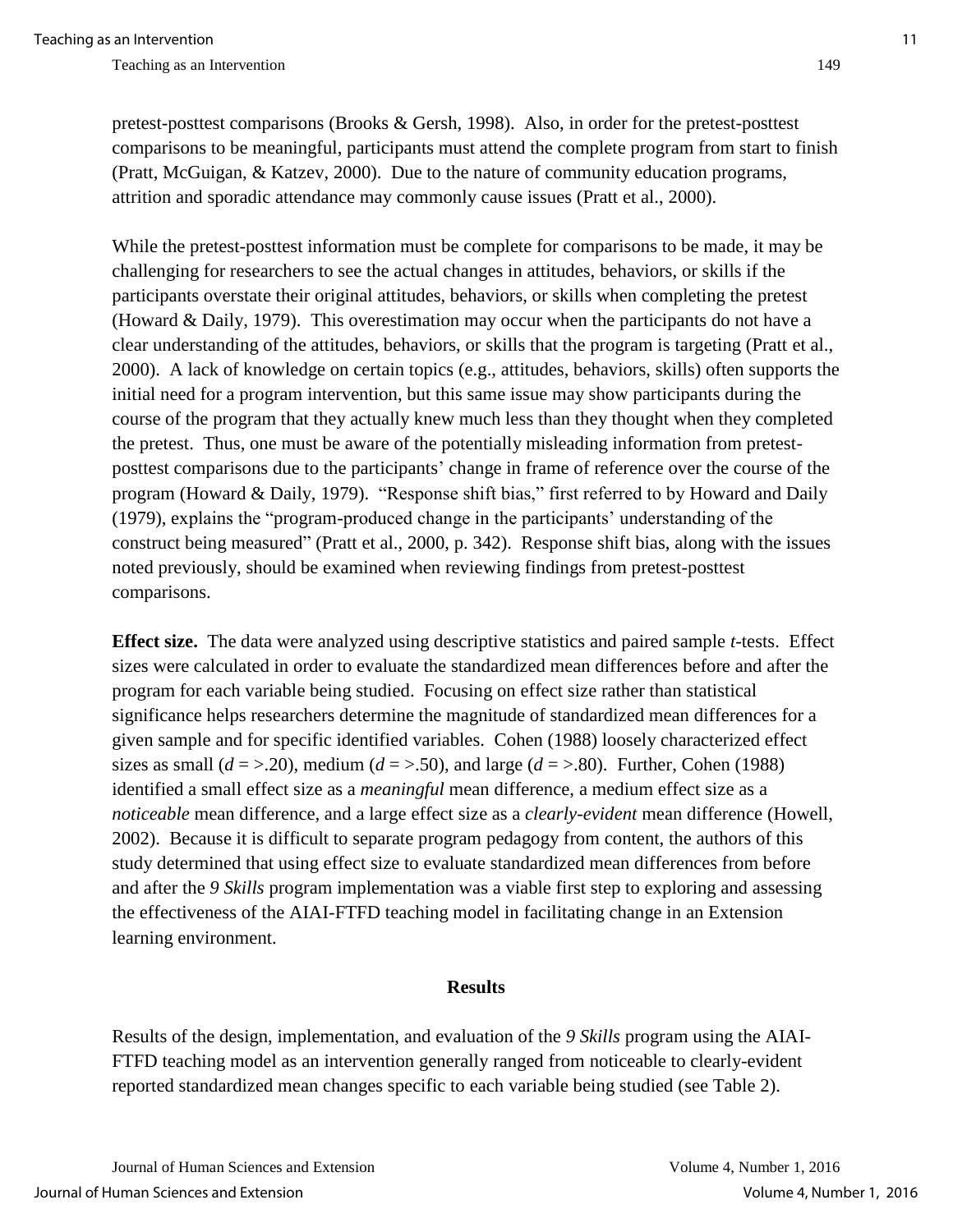|                                                    | Retrospective Posttest<br><b>Pretest Mean</b> | <b>Mean</b>          | <b>Mean</b><br><b>Change</b> |       |                  | Cohen's<br>$\boldsymbol{d}$ |
|----------------------------------------------------|-----------------------------------------------|----------------------|------------------------------|-------|------------------|-----------------------------|
|                                                    | <b>Score</b><br>(SD)                          | <b>Score</b><br>(SD) | (SD)<br>(Pooled SD)          |       | $\boldsymbol{P}$ | ( <i>Effect</i><br>Size)    |
| Knowledge Change                                   |                                               |                      |                              | t     |                  |                             |
|                                                    |                                               |                      | .94                          |       |                  |                             |
| I understand how to avoid<br>1                     | 3.34                                          | 4.28                 | (1.01)                       | 11.55 | $.000***$        | 1.14                        |
| using criticism.                                   | (.87)                                         | (.76)                | (.82)                        |       |                  |                             |
| I understand how to                                | 2.88                                          | 4.87                 | .99                          |       |                  |                             |
| complain using I-messages.                         | (.99)                                         | (.99)                | (.96)                        | 12.77 | $.000***$        | 1.00                        |
|                                                    |                                               |                      | (.99)<br>.99                 |       |                  |                             |
| I understand how to avoid<br>$\overline{3}$        | 3.23                                          | 4.22                 | (1.04)                       | 11.87 | $.000***$        | 1.19                        |
| contempt.                                          | (.91)                                         | (.73)                | (.83)                        |       |                  |                             |
|                                                    |                                               |                      | .81                          |       |                  |                             |
| I understand how to<br>$\overline{4}$              | 3.52                                          | 4.33                 | (1.02)                       | 9.85  | $.000***$        | .89                         |
| validate others.                                   | (.95)                                         | (.87)                | (.91)                        |       |                  |                             |
| I understand how to avoid                          | 3.10                                          | 4.04                 | .93                          |       |                  |                             |
| $\overline{5}$<br>defensiveness.                   | (.90)                                         | (1.12)               | (1.36)                       | 8.50  | $.000***$        | .91                         |
|                                                    |                                               |                      | (1.02)                       |       |                  |                             |
| I understand how to speak                          | 3.27                                          | 4.20                 | .93                          |       |                  |                             |
| 6<br>non-defensively.                              | (.97)                                         | (1.03)               | (1.27)<br>(1.0)              | 9.03  | $.000***$        | .93                         |
|                                                    |                                               |                      | .84                          |       |                  |                             |
| I understand how to calm<br>$\overline{7}$         | 3.39                                          | 4.23                 | (1.27)                       | 8.23  | $.000***$        | .71                         |
| down.                                              | (1.21)                                        | (1.14)               | (1.18)                       |       |                  |                             |
| I understand how to avoid                          | 3.03                                          | 4.03                 | 1.00                         |       |                  |                             |
| 8<br>stonewalling.                                 | (1.18)                                        | (1.18)               | (1.40)                       | 8.86  | $.000***$        | .85                         |
|                                                    |                                               |                      | (1.18)                       |       |                  |                             |
| Overall, I understand how I                        | 2.85                                          | 4.34                 | 1.49                         |       |                  |                             |
| 9 can use the 9 Skills when                        | (1.31)                                        | (.82)                | (1.27)                       | 14.54 | $.000***$        | 1.37                        |
| communicating.                                     |                                               |                      | (1.09)                       |       |                  |                             |
| Confidence/Attitude Change                         |                                               |                      | 1.01                         |       |                  |                             |
| I am confident that I can<br>13                    | 3.17                                          | 4.18                 | (1.05)                       | 11.92 | $.000***$        | .97                         |
| avoid using criticism.                             | (1.15)                                        | (.91)                | (1.04)                       |       |                  |                             |
|                                                    |                                               |                      | 1.12                         |       |                  |                             |
| I am confident that I can<br>14                    | 3.21                                          | 4.33                 | (1.00)                       | 13.97 | $.000***$        | 1.12                        |
| use I-messages.                                    | (1.15)                                        | (.81)                | (1.00)                       |       |                  |                             |
|                                                    | 3.14                                          | 4.19                 | 1.05                         |       |                  |                             |
| I am confident that I can<br>15<br>avoid contempt. | (1.15)                                        | (.84)                | (1.12)                       | 11.66 | $.000***$        | 1.04                        |
|                                                    |                                               |                      | (1.01)                       |       |                  |                             |

*Table 2. Results of 9 Skills Evaluation Before and After Programming (N = 152)*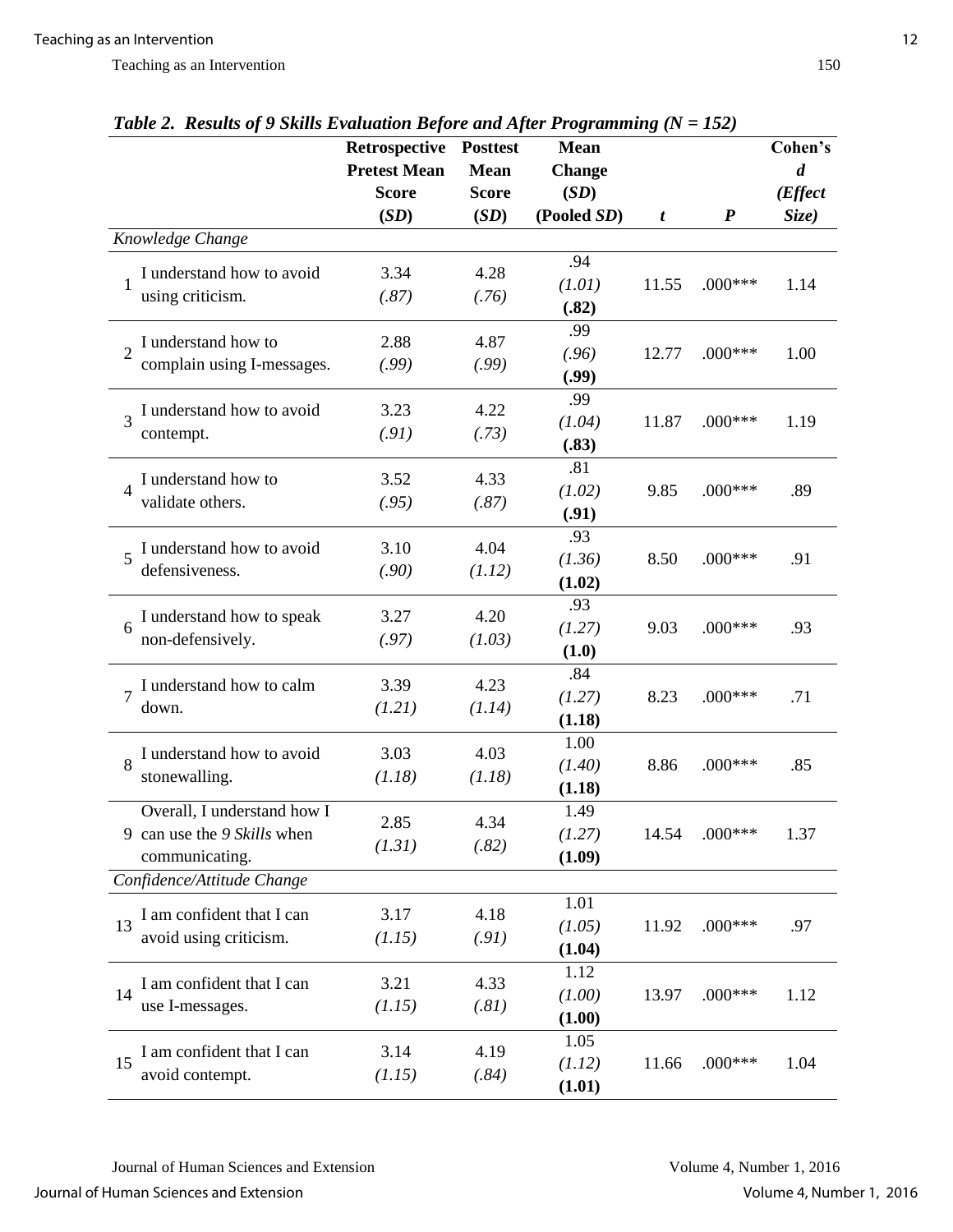| 16 | I am confident that I can<br>validate others.                                                                           | 3.42<br>(1.11) | 4.40<br>(.74)  | .98<br>(1.12)<br>(.94)   | 10.88 | $.000***$ | 1.04 |
|----|-------------------------------------------------------------------------------------------------------------------------|----------------|----------------|--------------------------|-------|-----------|------|
| 17 | I am confident that I can<br>avoid becoming defensive.                                                                  | 3.06<br>(1.06) | 4.18<br>(.82)  | 1.12<br>(1.09)<br>(.95)  | 12.71 | $.000***$ | 1.18 |
| 19 | I am confident that I can<br>speak non-defensively.                                                                     | 3.11<br>(1.01) | 4.24<br>(.76)  | 1.14<br>(1.02)<br>(.89)  | 13.79 | $.000***$ | 1.28 |
| 21 | I am confident that I can<br>calm down.                                                                                 | 3.48<br>(1.05) | 4.37<br>(.86)  | .88<br>(1.03)<br>(.96)   | 10.64 | $.000***$ | .92  |
| 22 | I am confident that I can<br>avoid stonewalling.                                                                        | 3.14<br>(1.15) | 4.24<br>(.90)  | 1.10<br>(1.11)<br>(1.03) | 12.29 | $.000***$ | 1.07 |
|    | Overall, I am confident in<br>23 my ability to use the 9 Skills<br>when communicating.                                  | 2.79<br>(1.41) | 4.20<br>(1.16) | 1.41<br>(1.50)<br>(1.29) | 11.75 | $.000***$ | 1.09 |
|    | <b>Behavior Change (Intent)</b>                                                                                         |                |                |                          |       |           |      |
|    | I will use the 9 Skills to<br>25 increase positive interaction<br>in my relationships.                                  |                | 4.40           |                          |       |           |      |
| 26 | I will use the 9 Skills to<br>decrease negative<br>interaction in my<br>relationships.                                  |                | 4.36           |                          |       |           |      |
| 27 | I will use the 9 Skills to<br>increase positive bonds<br>(friendship) in my<br>relationships.                           |                | 4.44           |                          |       |           |      |
| 28 | I will use the 9 Skills to<br>increase happiness and<br>satisfaction (well-being) in<br>my relationships.<br>$\sim$ $-$ |                | 4.46           |                          |       |           |      |

*Note:*  $* p < .05$ .  $** p < .01$ .  $*** p < .001$ .

Noticeable to approaching clearly-evident standardized mean changes were reported by participants in their understanding how to calm down when communicating, while clearlyevident standardized mean changes were reported by participants in their understanding of how to avoid criticism, defensiveness, contempt, and stonewalling and for how to speak nondefensively, validate others, and use I-messages. Overall, a large, clearly-evident effect size (*d* = 1.37) was reported by participants for perceived knowledge gain from before to after the *9 Skills* program.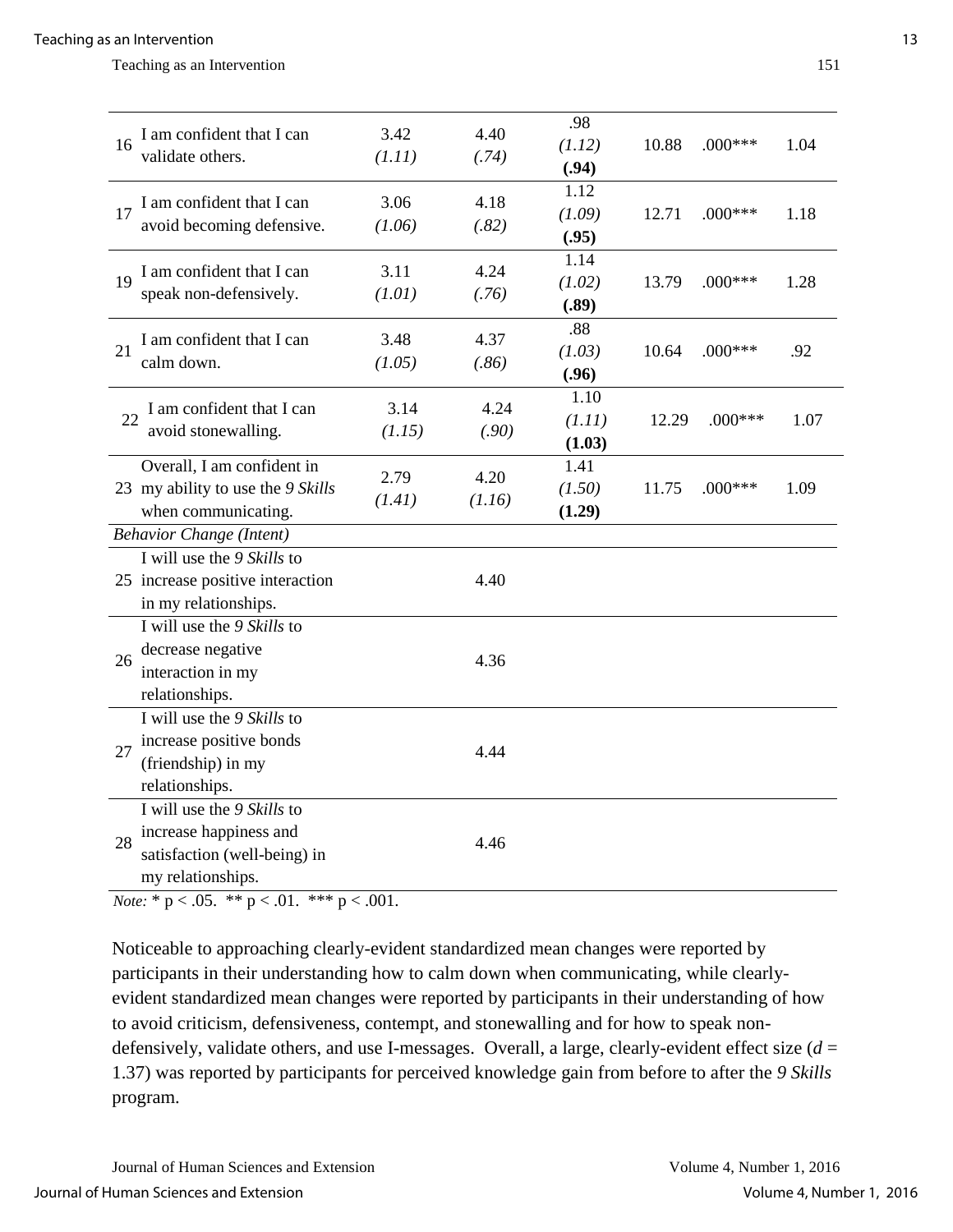Corresponding to confidence gained in using the eight identified skills in their relationships from before to after the *9 Skills* program, participants in this study generally reported clearly-evident confidence gains across all eight variables being studied, especially with regard to speaking nondefensively and using I-messages. Overall, participants reported a large, clearly-evident standardized mean change associated with confidence gain in their ability to use the *9 Skills* when communicating  $(d = 1.09)$ .

Reported intent to change behavior data revealed mean scores ranging from 4.36 to 4.46 for decreasing negative interaction and increasing positive bonds, interaction, and well-being. Before and after program paired sample *t*-tests were not used for these four variables in this initial exploratory study due to the fact that some participants received the full program in only one setting, and as a result, assessing behavior change was not possible.

#### **Discussion**

Exploring the magnitude of the cognitive, emotional, and intent to change behavior learning outcome changes associated with employing the AIAI-FTFD teaching model as an intervention in designing, delivering, and evaluating the *9 Important Communication Skills for Every Relationship* (*9 Skills*) program was the purpose of this study. Because it is difficult in an Extension learning environment to implement true experimental or quasi-experimental designs, using a retrospective pre-test then post-test design is a practical option for Extension program evaluation given the inevitable challenges and constraints with this type of programming (Marshall et al., 2007).

The AIAI-FTFD teaching model was designed to facilitate the process of change in an instructional setting (Harris et al., 2014; Mace, 1981). Because the model is designed to facilitate change in the teaching of any content in any context, its theoretical foundation assumes that a majority of the measured change is due to the effective use of the model and not to the specific content or the context (Harris et al., 2014). It appears from the data in this study that the AIAI-FTFD teaching model may be a viable instructional method for facilitating meaningful, noticeable, and clearly-evident cognitive and emotional change and intent to change behavior (Cohen, 1988). However, the authors readily acknowledge that content and context do exert an influence on learning outcomes, but suggest that without engaging instructional delivery, this influence can be substantially weakened (Reiser & Dempsey, 2012; Vygotsky, 1978).

The analysis of cognitive (i.e., knowledge) standardized mean differences from before to after the *9 Skills* program indicated that participants generally reported a medium, approaching large, clearly-evident increase in their understanding of how to calm down when communicating. Participants also reported large, clearly-evident standardized mean difference increases in each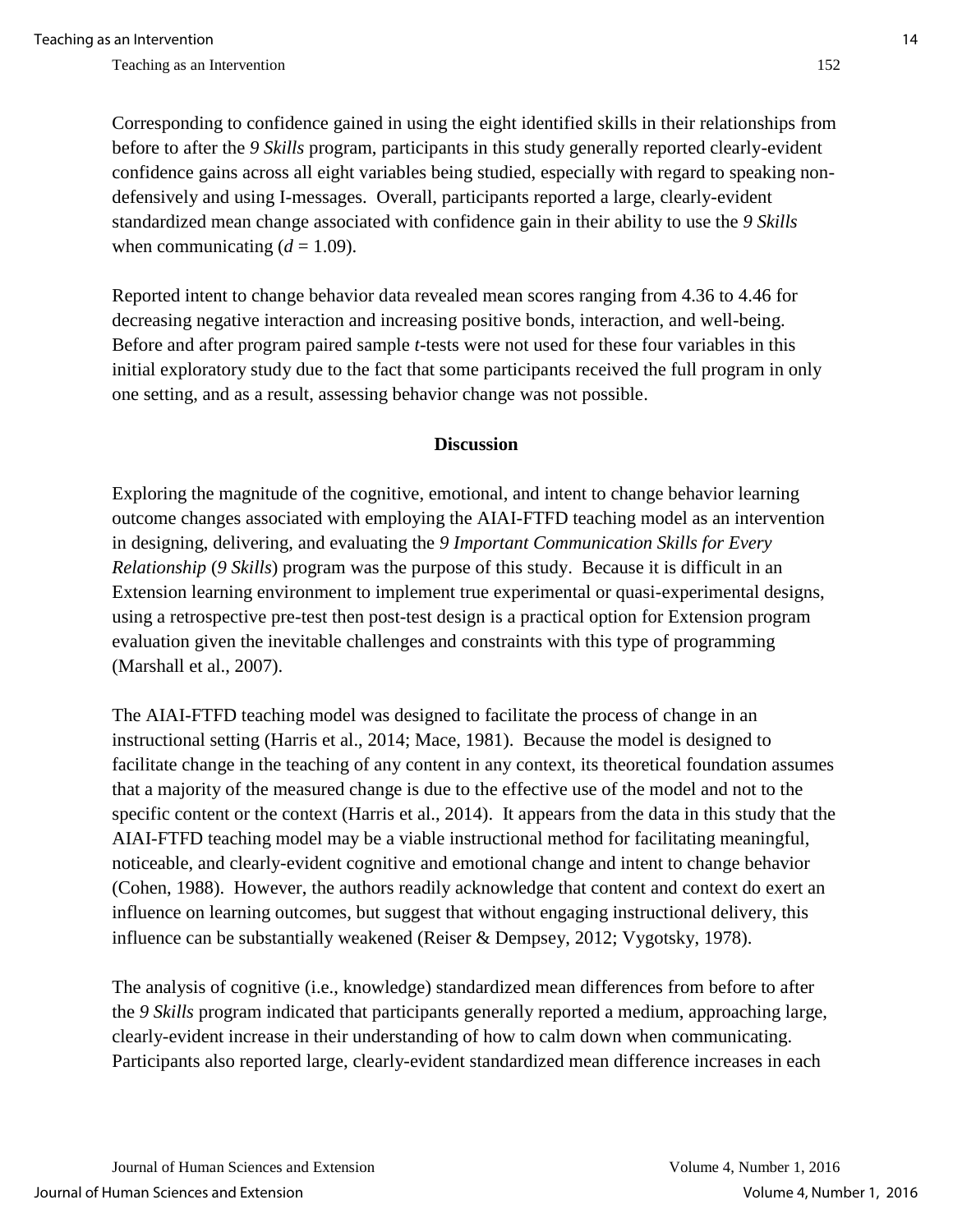of the other seven variables, especially in their reports of their overall understanding of how to use the knowledge gained from before to after the *9 Skills* program to communicate effectively.

Additionally, participants reported large, clearly-evident gains in their ability to apply (i.e., confidence) all eight skills being measured to their own circumstances, especially in the area of speaking non-defensively. Similarly, their overall reported confidence in their ability to use the eight skills when communicating indicated a large, clearly-evident effect, as a result of the *9 Skills* program. The reported cognitive and emotional (i.e., confidence) gains also resulted in reported high mean levels of participants' intent to change behavior in order to increase positive interaction, positive bonds, and happiness/satisfaction (well-being) and to decrease negative interaction.

The AIAI-FTFD teaching model requires instructors to identify cognitive, emotional, and behavioral target skills prior to teaching, to operationalize them into objectives, and then to map them throughout the teaching preparation and delivery process in order to maximize participant learning outcomes. Providing participants with an opportunity to practice the cognitive, emotional, and behavioral target skills within the learning environment and a way to continue to practice them through homework or using a tracking chart outside of the learning environment is one way the AIAI-FTFD teaching model assists instructors to facilitate meaningful change and maximize potential learning outcomes. The application of this model is shown specifically through the results described above regarding the *9 Skills* curriculum and training.

Marshall (Harris, 2010) has indicated that ignorance (lack of appropriate knowledge), incompetence (lack of appropriate skills), and resistance to conscience (an unwillingness to use appropriate knowledge and skills) are three primary impediments to change. As a result, instructors' intentional targeting of knowledge, application, and skills throughout the learning process is key to increasing positive learning outcomes. While many models of learning and instruction target knowledge, application, and skills as important learning outcomes, few, offer a specific methodology to design, implement, and evaluate these outcomes in an easy-to-learn and start-to-finish way for educators. Educators across multiple disciplines who have used and mastered the AIAI-FTFD teaching methodology have reported meaningful qualitative gains in their teaching effectiveness and in learner outcomes (Harris et al., 2014). The current study adds some initial quantitative evidence to the existing literature that the AIAI-FTFD teaching model may be effective in facilitating change in an Extension learning environment among Extension educators and clients.

## **Limitations and Implications**

Limitations of this study include the one-time, cross-sectional design. It was not possible to assess how robust the self-reported changes in knowledge, confidence, and intent to change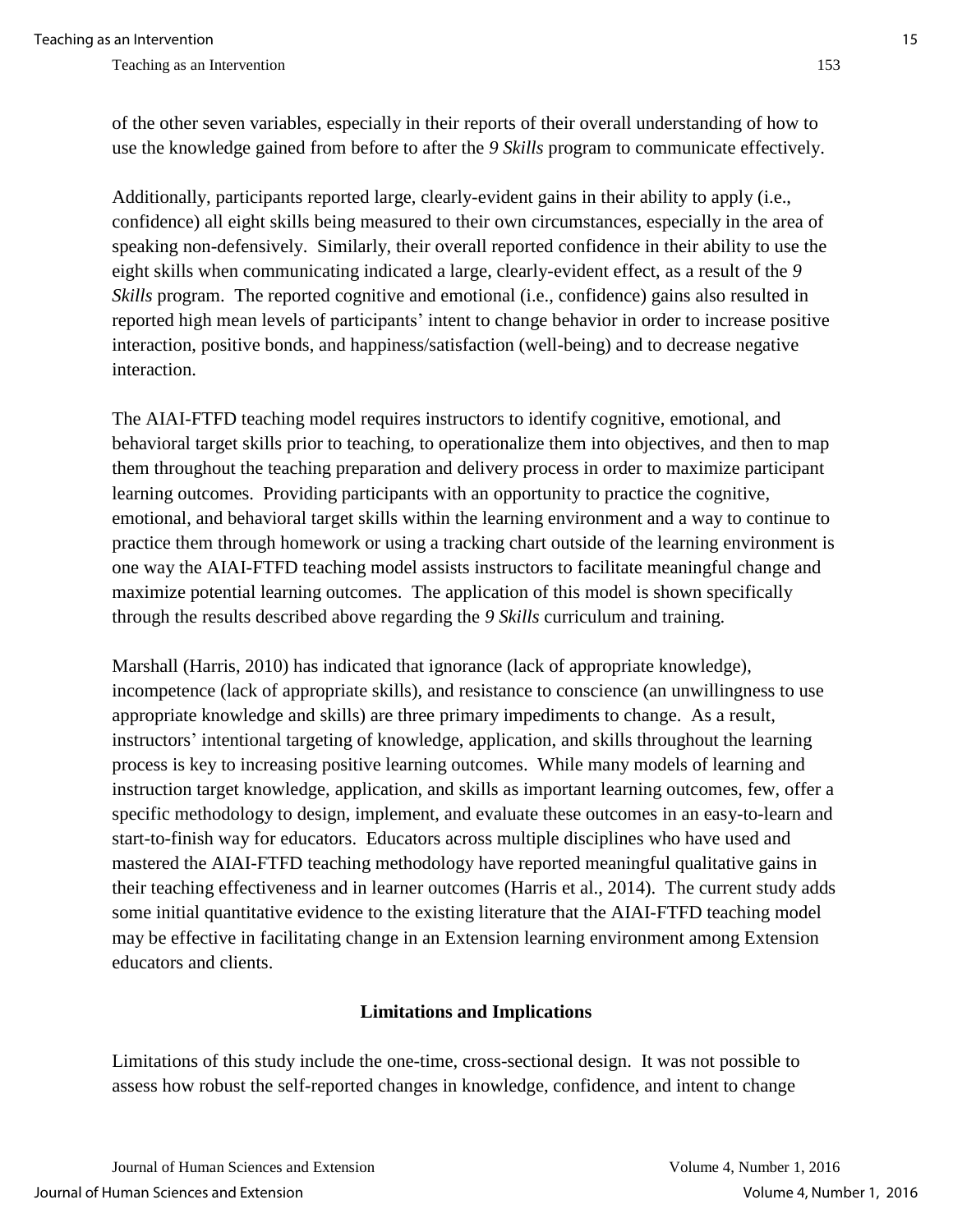behavior were given the design. A cross-sectional evaluation and three-month follow-up evaluation of the *9 Skills* curriculum has recently been conducted with another sample. Knowledge, confidence, and behavior change results were analyzed and will be reported in an upcoming study to assess the robustness of the AIAI-FTFD teaching model in facilitating programmatic change over time using the *9 Skills* curriculum.

Additionally, the theoretical foundation of the model was developed for the teaching of any content in any context, so it assumes that a majority of the measured change is due to the effective use of the model and not to the specific content or the context (Harris et al., 2014). Due to the design of the study and absence of a comparison group, it cannot be determined how significantly the content and context of the *9 Skills* training may have influenced the outcomes reported related to the teaching model. The authors readily acknowledge these factors may affect learning outcomes and that further study is needed using longitudinal and comparative designs.

Another limitation of this study is the self-report nature of the survey instrument. Self-report can provide both advantages and disadvantages in conducting research. Advantages include the ease and lack of expense associated with conducting research, as well as the ability to assess individual perceptions about certain constructs and variables. Disadvantages include multiple cognitive and situational internal validity issues, such as history, selection, and response bias. Additionally, external validity issues also exist. Therefore, the results in this study, as with most exploratory studies, must be interpreted with caution.

#### **Conclusions**

This study represents an ongoing attempt to explore how the AIAI-FTFD teaching model can be used to facilitate change in an instructional setting. Results of this study indicate that the AIAI-FTFD teaching model did not inhibit but may have facilitated change in cognitive, emotional, and behavioral learning outcomes among participants in this study. These initial results offer potential future directions for study of the AIAI-FTFD model, including longitudinal evaluations and follow-up studies across different contexts and subject areas. Using the model to design, implement, and evaluate programming represents another tool in the toolbox educators can use to intentionally pursue effective instruction and programming in an Extension environment.

#### **References**

Amato, P. R. (2005). The impact of family formation change on the cognitive, social, and emotional well-being of the next generation. *The Future of Children*, *15*(2), 75–96. doi:10.1353/foc.2005.0012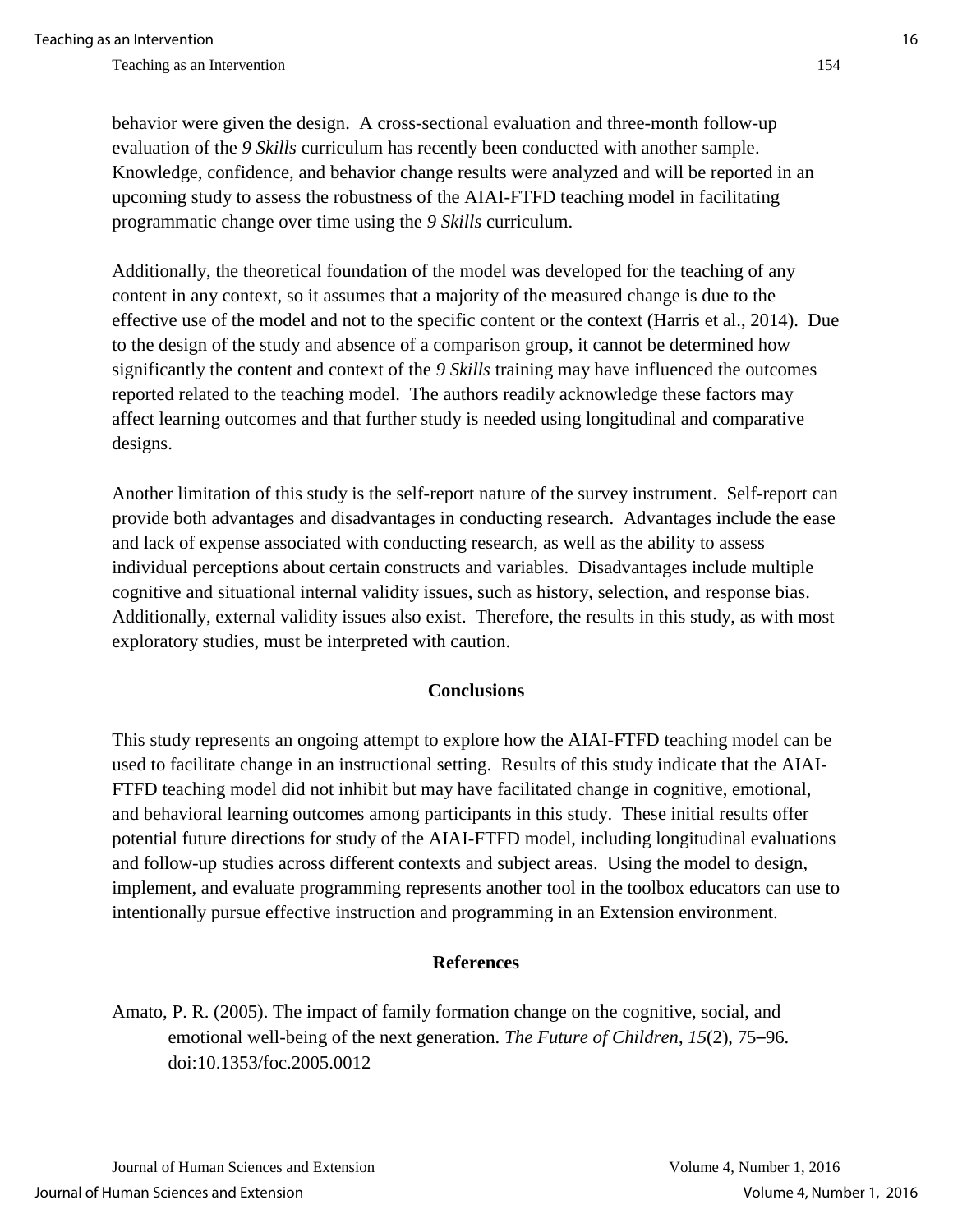- Anderson, L. W. (Ed.), Krathwohl, D. R. (Ed.), Airasian, P. W., Cruikshank, K. A., Mayer, R. E., Pintrich, P. R., … Wittrock, M. C. (2001). *A taxonomy for learning, teaching, and assessing: A revision of Bloom's Taxonomy of Educational Objectives (Complete ed.).* New York, NY: Longman.
- Badger, R. L. (Ed.). (2008). *Ideas that work in college teaching.* Albany, NY: State University of New York Press.
- Bennett, C., & Rockwell, K. (1995). *Targeting outcomes of programs (TOP): An integrated approach to planning and evaluation*. Unpublished manuscript. Lincoln, NE: University of Nebraska, Lincoln.
- Bloom, B. S. (Ed.). (1956). *Taxonomy of educational objectives: The classification of educational goals. Handbook 1: Cognitive domain.* New York, NY: David McKay.
- Brooks, L., & Gersh, T. L. (1998). Assessing the impact of diversity initiatives using the retrospective pretest design. *Journal of College Student Development*, *39*(4), 383–385.
- Campbell, D. T., & Stanley, J. C. (1966). *Experimental and quasi-experimental designs for research.* Chicago, IL: Rand McNally.
- Cohen, J. (1988). *Statistical power analysis for the behavioral sciences* (2<sup>nd</sup> ed.). New York, NY: Lawrence Erlbaum.
- Cole, J. M. (1981). Selecting Extension teaching methods. *Journal of Extension, 19*(5), 27–32. Retrieved from http://www.joe.org/joe/1981september/81-5-a4.pdf
- Edgar, D. (1969). *Audio-visual methods in teaching* (3rd ed.). New York, NY: Holt, Rinehart & Winston.
- Franz, N. (2007). Adult education theories: Informing Cooperative Extension's transformation. *Journal of Extension*, *45*(1), Article 1FEA1. Retrieved from http://www.joe.org/joe/2007february/a1.php
- Gagné, R. M., Briggs, L. J., & Wager, W. W. (1992). *Principles of instructional design* (4<sup>th</sup> ed.). Fort Worth, TX: Harcourt Brace Jovanovich College Publishers.
- Gottman, J. M. (1994a). *What predicts divorce? The relationship between marital processes and marital outcomes*. Hillsdale, NJ: Lawrence Erlbaum.
- Gottman, J. M. (1994b). *Why marriages succeed or fail: And how you can make yours last*. New York, NY: Simon & Schuster.
- Gottman, J. M., Coan, J., Carrere, S., & Swanson, C. (1998). Predicting marital happiness and stability from newlywed interactions. *Journal of Marriage and the Family, 60*(1), 5–22. doi:10.2307/353438
- Hackathorn, J., Solomon, E. D., Blankmeyer, K. L., Tennial, R. E., & Garczynski, A. M. (2011). Learning by doing: An empirical study of active teaching techniques. *The Journal of Effective Teaching, 11*(2), 40–54. Retrieved from http://uncw.edu/cte/et/articles/Vol11\_2/Hackathorn.pdf
- Harris, V. W. (2010). *Marriage tips & traps: 10 secrets for nurturing your marital friendship*. Plymouth, MI: Hayden-McNeil.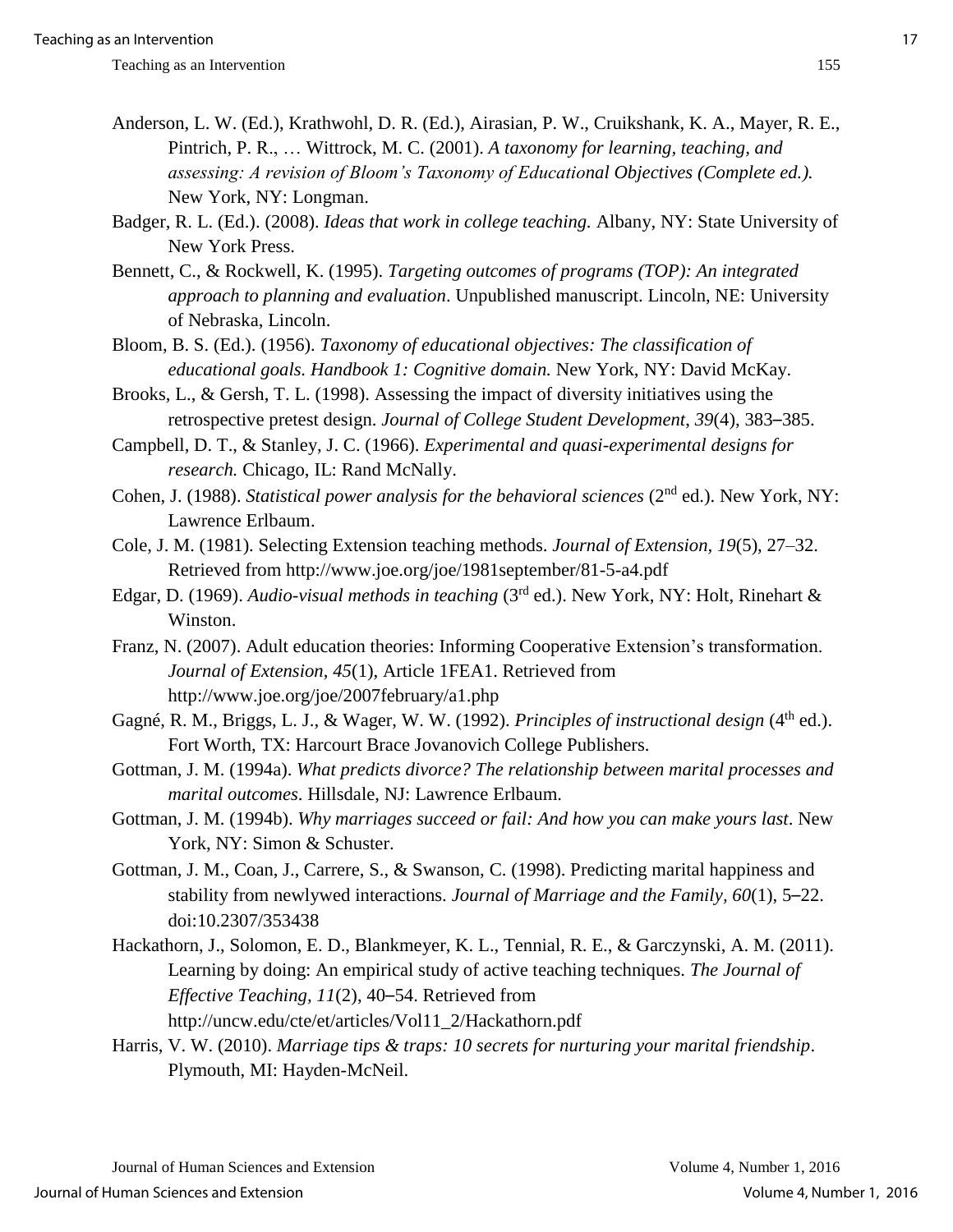- Harris, V. W. (2014a). *Tips for service providers: Healthy and effective communication*. Fairfax, VA: National Resource Center for Healthy Marriage and Families. Retrieved from http://tinyurl.com/communication-providers-p
- Harris, V. W. (2014b). *Tips for service providers: Healthy conflict management*. Fairfax, VA: National Resource Center for Healthy Marriage and Families. Retrieved from http://tinyurl.com/tips-for-providers-cm-p
- Harris, V. W., Chartier, K., Davis, E. (2010). AIAI-FTFD: A start-to-finish teaching model for family life education courses. *Family Science Review, 15*(2), 15–23. Retrieved from http://www.familyscienceassociation.org/sites/default/files/Harris%20final.pdf
- Harris, V. W., & Lee, T. R. (2006). Using empirically-based teaching methodologies to teach family life education topics effectively. *Journal of Teaching in Marriage and Family, 6*(1), 121–139. Retrieved from

http://www.familyscienceassociation.org/sites/default/files/Harris%20Lee.pdf

- Harris, V. W., Morrow, T., Moen, D., Teemant, B., & Kumaran, M. (2014). Assessing the effectiveness of a start-to-finish instructional model in preparing human services and Extension educators. *Family Science Review*, *19*(1), 76–104*.* Retrieved from http://www.familyscienceassociation.org/sites/default/files/5%20- %20Harris%20et%20al.%202014%2019%20(1)%20.pdf
- Harris, V. W., Schramm, D. G., Marshall, J., & Lee, T. R. (2012). Marital quality, context, and interaction: A comparison of those currently receiving government assistance with those who are not. *Marriage & Family Review, 48*(4), 386–414. doi:10.1080/01494929.2012.674792
- Howard, G. S., & Daily, P. R. (1979). Response-shift bias: A source of contamination of selfreport measures. *Journal of Applied Psychology*, *64*(2), 144–150. doi:10.1037/0021- 9010.64.2.144
- Howell, D. C. (2002). *Statistical methods for psychology* (5<sup>th</sup> ed.). Pacific Grove, CA: Wadsworth.
- Kaplan, D. (Ed.). (2004). *The Sage handbook of quantitative methodology for the social sciences.* Thousand Oaks, CA: Sage.
- Larson, J. H. (2003). *The great marriage tune-up book: A proven program for evaluating and renewing your relationship*. San Francisco, CA: Jossey-Bass.
- Larson, J. H., & Holman, T. B. (1994). Premarital predictors of marital quality and stability. *Family Relations, 43*(2), 228–237. doi:10.2307/585327
- Latham, G. I. (2002). *Behind the schoolhouse door: Managing chaos with science, skills and strategy*. North Logan, UT: P & T Ink.
- Mace, D. (1981). The long, long trail from information-giving to behavioral change. *Family Relations*, *30*(4), 599–606. doi:10.2307/584350
- Marshall, J. P., Higginbotham, B. J., Harris, V. W., & Lee, T. R. (2007). Assessing program outcomes: Rationale and benefits of posttest-then-retrospective-pretest designs. *Journal of Youth Development: Bridging Research & Practice*, *2*(1), Article 0701RS001.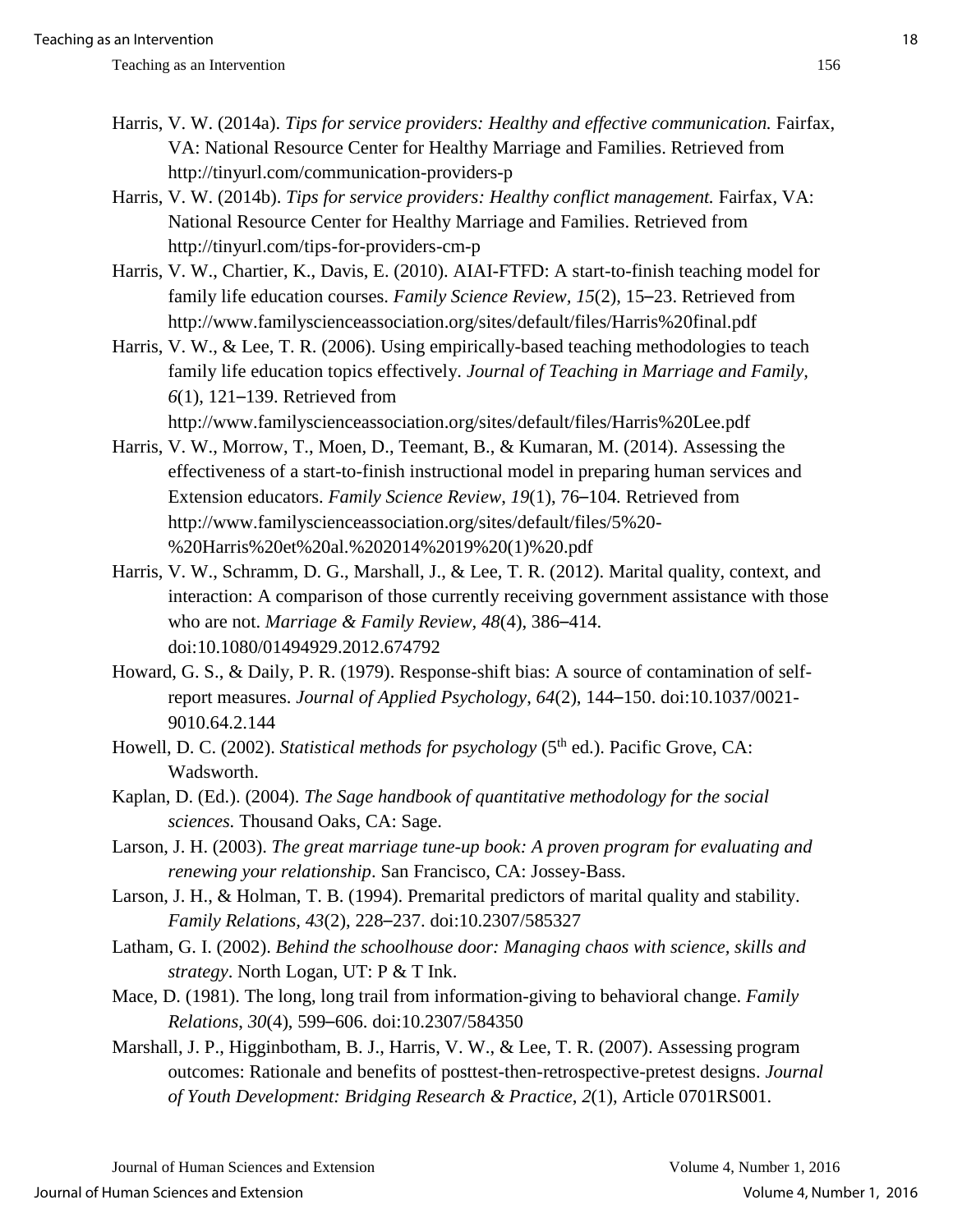- Merrill, M. D. (1991). Constructivism and instructional design. *Educational Technology*, *31*(5),  $45 - 53$ .
- Merrill, M. D. (1997). First principles of instruction: A synthesis. In R. A. Reiser & J. V. Dempsey (Eds.), *Trends and issues in instructional design and technology* (2<sup>nd</sup> ed.; pp. 62–71). Upper Saddle River, NJ: Prentice Hall.
- Michel, N., Cater, J. J., III, & Varela, O. (2009). Active versus passive teaching styles: An empirical study of student learning outcomes. *Human Resource Development Quarterly, 20*(4), 397–418. doi:10.1002/hrdq.20025
- Paas, F., Renkl, A., & Sweller, J. (2004). Cognitive load theory: Instructional implications of the interaction between information structures and cognitive architecture. *Instructional Science, 32*(1), 1–8. doi:10.1023/B:TRUC.0000021806.17516.d0
- Powell, L. H., & Cassidy, D. (2007). *Family life education: Working with families across the life span* (2nd ed.). Long Grove, IL: Waveland Press.
- Pratt, C. C., McGuigan, W. M., & Katzev, A. R. (2000). Measuring program outcomes: Using retrospective pretest methodology. *The American Journal of Evaluation*, *21*(3), 341–349. doi:10.1016/S1098-2140(00)00089-8
- Reiser, R. A., & Dempsey, J. V. (Eds.). (2012). *Trends and issues in instructional design and technology* (3rd ed.). Boston, MA: Allyn & Bacon.
- Rosenshine, B. (1983). Teaching functions in instructional programs. *The Elementary School Journal, 83*(4), 335–351. doi:10.1086/461321
- Schramm, D. G. (2009). Counting the cost of divorce: What those who know better rarely acknowledge. *The Family in America*, *23*(3). Retrieved from http://familyinamerica.org/journals/fall-2009/counting-cost-divorce-what-those-whoknow-better-rarely-acknowledge/
- Stevenson, C. D., & Harris, G. K. (2014). Instruments for characterizing instructors' teaching practices: A review. *NACTA Journal*, *58*(2), 102–108. Retrieved from http://www.nactateachers.org/component/attachments/download/2161.html
- Teemant, B., Moen, D., & Harris, V. W. (2013). Problem-based learning in the family sciences: A good fit in theory and practice. *Family Science Review*, *17*(2), 102–117. Retrieved from http://familyscienceassociation.org/sites/default/files/7%20- Teemont\_Moen\_Harris.pdf
- Tyler, R. W. (1949). *Basic principles of curriculum and instruction*. Chicago, IL: University of Chicago Press.
- Vygotsky, L. S. (1978). *Mind in society: The development of higher psychological processes.*  Cambridge, MA: Harvard University Press.
- Wiggins, G., & McTighe, J. (2005). *Understanding by design* (2<sup>nd</sup> ed.). Alexandria, VA: Association for Supervision and Curriculum Development.